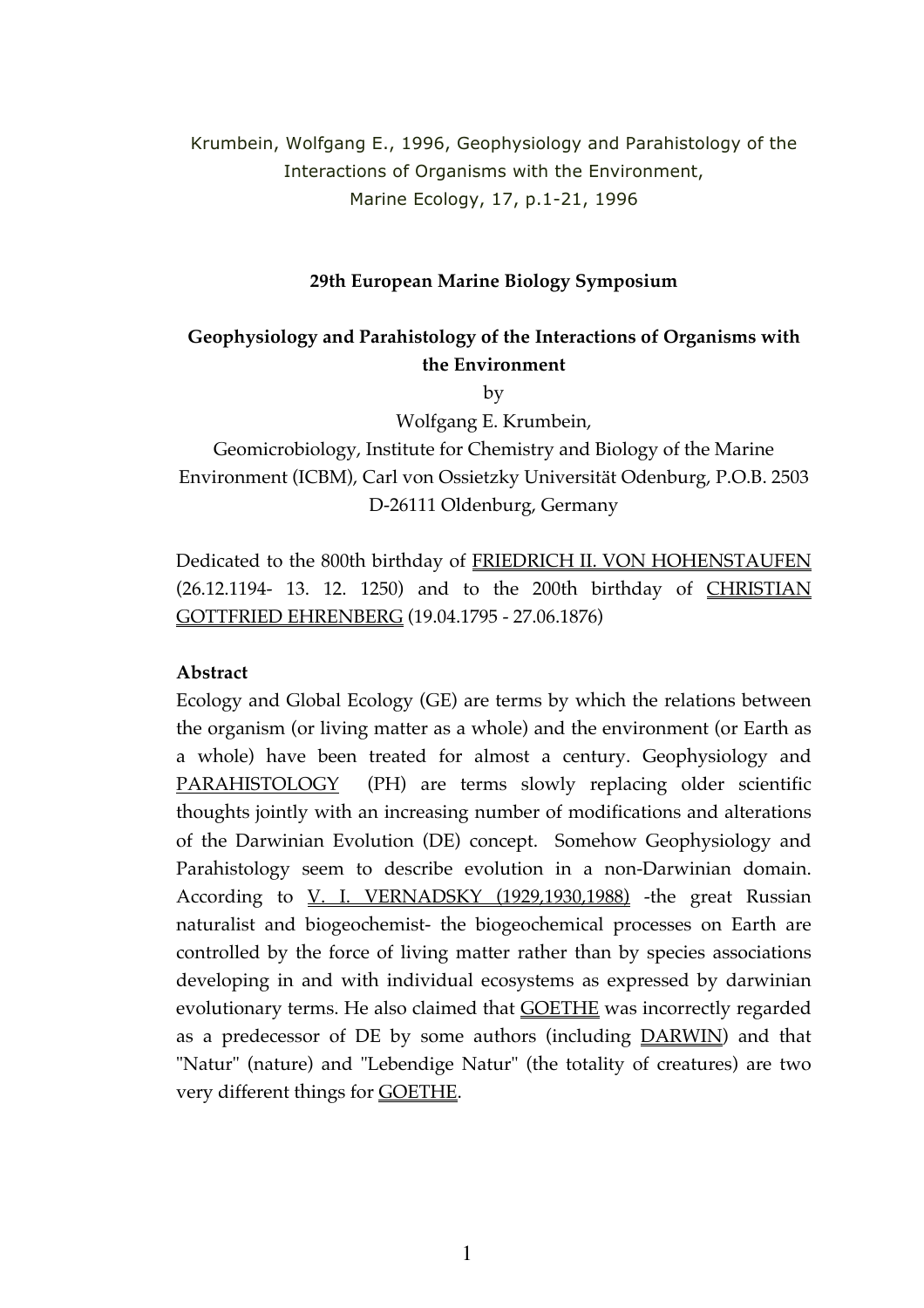Detailed analyses of microbial mat systems in the German Wadden Sea and in artificial hypersaline WINOGRADSKY columns have shown that the totality of creatures and matter around them i.e. the "lebendige Natur" sensu Goethe or "living matter" sensu Vernadsky of such environments control to a considerable extent the structure, stability, and (geo-) morphology of sediments and thereby the geological structure of the living Earth. These structures do not follow the rules of sedimentation formulated by the laws of STOKES. They represent growth structures (Aufwuchs), whose physics and dynamics are controlled by complex fractal systems. The factors controlling the ultimate shape and stabilisation potential of the eventually resulting rocks and fossils are comparable to tissue development in macroorganisms. Also, certain microbial associations in the sub-recent and in the fossil record may be compared to metazoan tissues. Chemical gradients in the sedimentary column, regulated by the interplay of living matter and sluggish ( slow-reactive to non-reactive) compounds, combine to create a pattern of porosity and structure of the resulting deposits that clearly indicates microbial influences and especially those of extracellular polymeric substances on the morphology and texture. The combined effects of microbiota or living matter on the sedimentary record are described as parahistology of sediments in analogy of the histology of tissue on a geological scale. This conceptual living tissue made up of microbially generated rocks and ore deposits cycled through metabolic processes and forced into tissue-like structures by microbial biofilms and mats may extend down to the upper mantle of Earth and far up into the stratosphere when Earth is regarded as a living entity over geological periods. We may have to conceive Earth as a living specimen, which is breathing at a frequency of thousands of years instead of the normal physiological breathing rate af man or an insect. Macroorganisms in all terrestrial systems represent the transport and logistic media, which, however, utterly depend on myriads of intra-, inter-, and extracellular microbial symbiotic partners.

Geophysiology -as a new scientific view of life process controlled biogeomorphogenetic and biogeochemical cycles- is presented in the context of a life field theory suggested by KRUMBEIN (1983) and an evolutionary field theory suggested by CRAMER (1989). The latter theories are related to physiological thoughts of **FRIEDRICH II. VON HOHENSTAUFEN** and to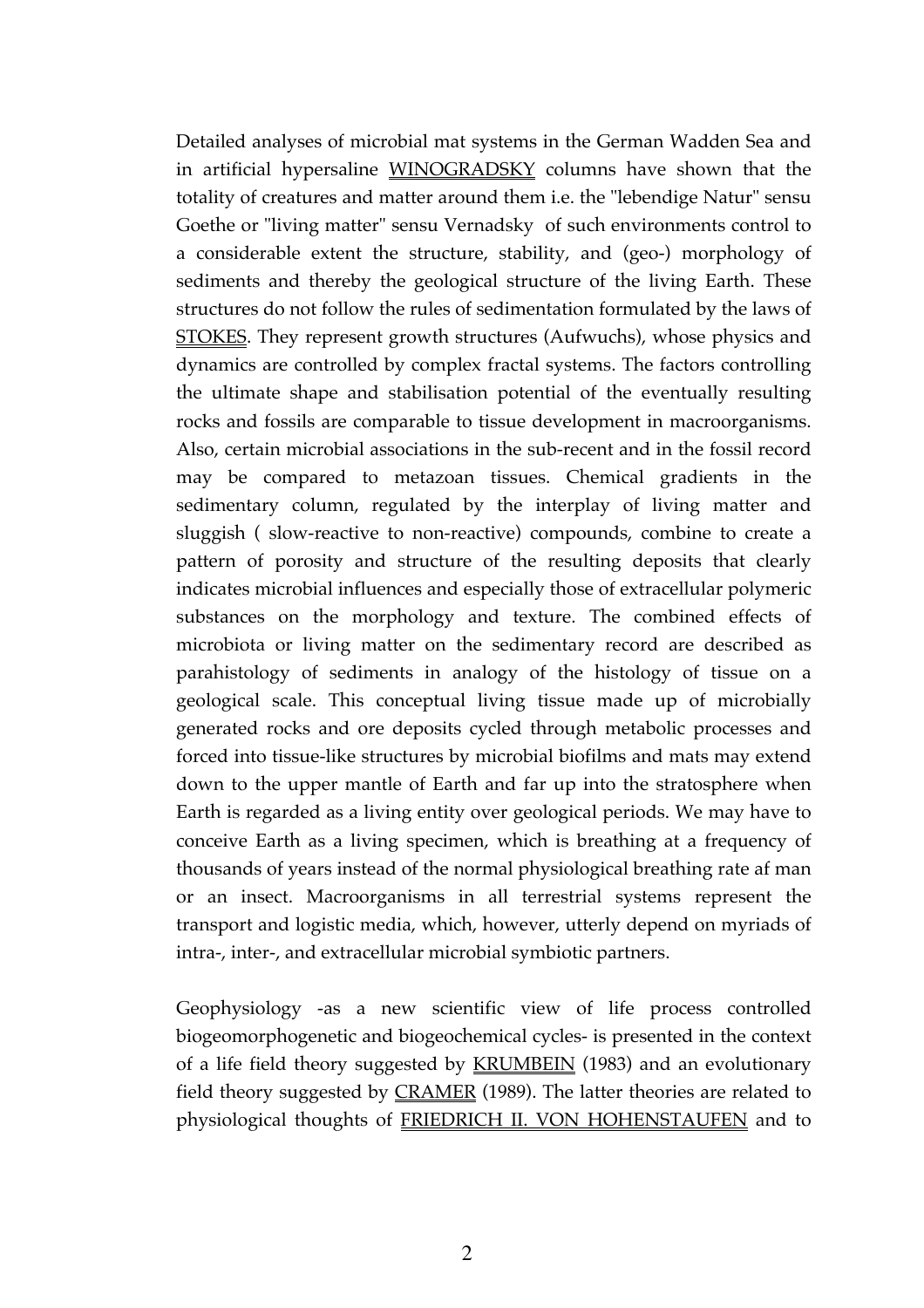the "microgeology" of C G. EHRENBERG (EHRENBERG, 1854; KANTOROWICZ, 1992; MASSON, 1993). The factors controlling the preservation of organic material and biogenic structures in rocks are discussed on the background of "climate change" and "global change" theories. Geophysiology and parahistology are introduced as new terms in a time where environment-organism relationships are increasingly studied on a global scale including physiological time scales by far exceeding individual darwinian organismal life times.

## **Instead of an Introduction:**

# **- What is at the basis of mutual organism-environment influences- ?**

Organism-environment relations have been described for about 5000 years in not always precise but still scientific terms (as a reference cf. to MANN, 1990, quoting IMHOTEP or DARWIN, 1979, p.53 quoting ARISTOTLE). Over the last (and short) period of 125 years, interactions between organisms and the environment, however, have been discussed on the basis of two paradigmatic terms: (1) Darwinian Evolution (sensu HUXLEY, HAECKEL, MAYR, and others) and (2) Ecology or Ecosystem Research (sensu HAECKEL, HUTCHINSON, ODUM). The terms Darwinian Evolution (DE) and Ecosystem Research (ER) were first filled with scholarly and scientific terminologies and life, then they culminated and started a decline. They were sociologically and socially exploited and, finally politically undermined. This was associated with a declined public respect to the defenders of DE and ER. This process is also reflected in the change of professional assignment: IMHOTEP was regarded as a god, PLATO as a citizen, politician, philosopher, mathematician and (with respect to the daedalic nature of his thought) also as an engineer. With Christianity came the theologists and physico-theologists, physiologists, natural philosophers (FRIEDRICH II., ALBERTUS MAGNUS, Patron of science of the Catholic church, NEWTON, LEIBNITZ, BUFFON, KANT.); finally the "scientist" appeared. This neotype represents on average a kind of degradation professional prostitution of the ideal man of wisdom.

New paradigmatic terms and approaches like "Geophysiology", "Gaiahypothesis", "Noosphere-concept", "Life-field-theory" attempt nowadays to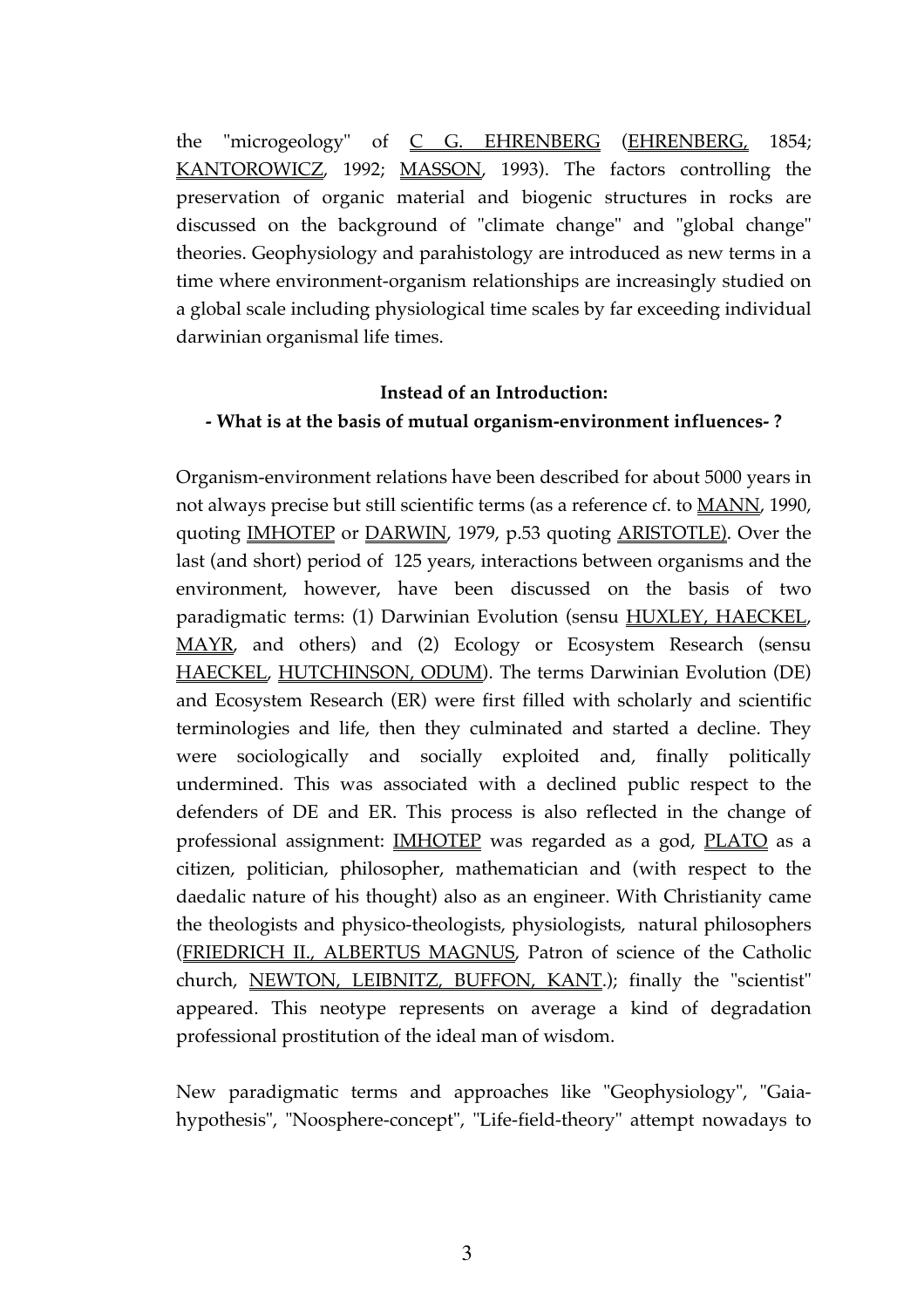account for two phenomena of the turn of the millenium, namely (1) apparently uncontrolled logarithmic growth and expansion of one Darwinian species (Homo sapiens) at the cost of other Darwinian "species" and of the "environment" and (2) the fact, that a single individuum of the same species of living matter or the sum of organisms of Earth is capable of looking at Earth with its own eyes from space and learns to perceive it as a living planet by its own physiological means (eye, ear, heart, and - soul). In this context a Darwinian species is each single organisms in Aristotelian terms, while Earth represents a non-Darwinian species representing the process of life itself in which myriads of "generations" or "representations" of bacteria , mice and man are included and not singled out in an ecological network sense.

It was and is, however, the view of alternative lines of thinking in natural history that DE for example "is difficult to accept in view of the constancy of microbial forms over geological periods" (EHRENBERG, 1864 as quoted by EHRENBERG, 1905). It should be regarded not as a scientific concept but rather as hypothetical answer to apocalyptic views of the medieval time being replaced by a new "evolutionary concept" (ape-man-angel), in reaction to the deterministic Newtonian world (VERNADSKY, 1988). These views were and are supported by other scientists and scientific lines of thought. KRUMBEIN & SCHELLNHUBER (1992) and ZAVARZIN (1993) maintain that the organism-environment relationship -as summarized by the scholastic Darwinian view postulating a game between stochastic mutations and their coincidental selection following outer or inner stresses on and changes of the environment- represents an ambiguous combination of DE and ER. It does, however, not present an adequate view of the physiology of Earth and ist breathing rate (KRUMBEIN, 1990). KRUMBEIN (1989) also claims, that ER is an awkward term which should better be re-assigned and annotated as **natural economy**. ZAVARZIN (1993) criticizes the DE model inasmuch as he rejects the existence of the species as a vehicle of evolution while he accepts the genus as being part of a drifting equilibrium within community and ecosystem. **KRUMBEIN** (1983, 1993 a, b) goes further and suggests to replace the genus concept by the totality of living matter or the "genetic diversity", in agreement with VERNADSKY (1926, 1937, 1944) and EHRENBERG (1864 quoted by his daughter in 1905) . The notion that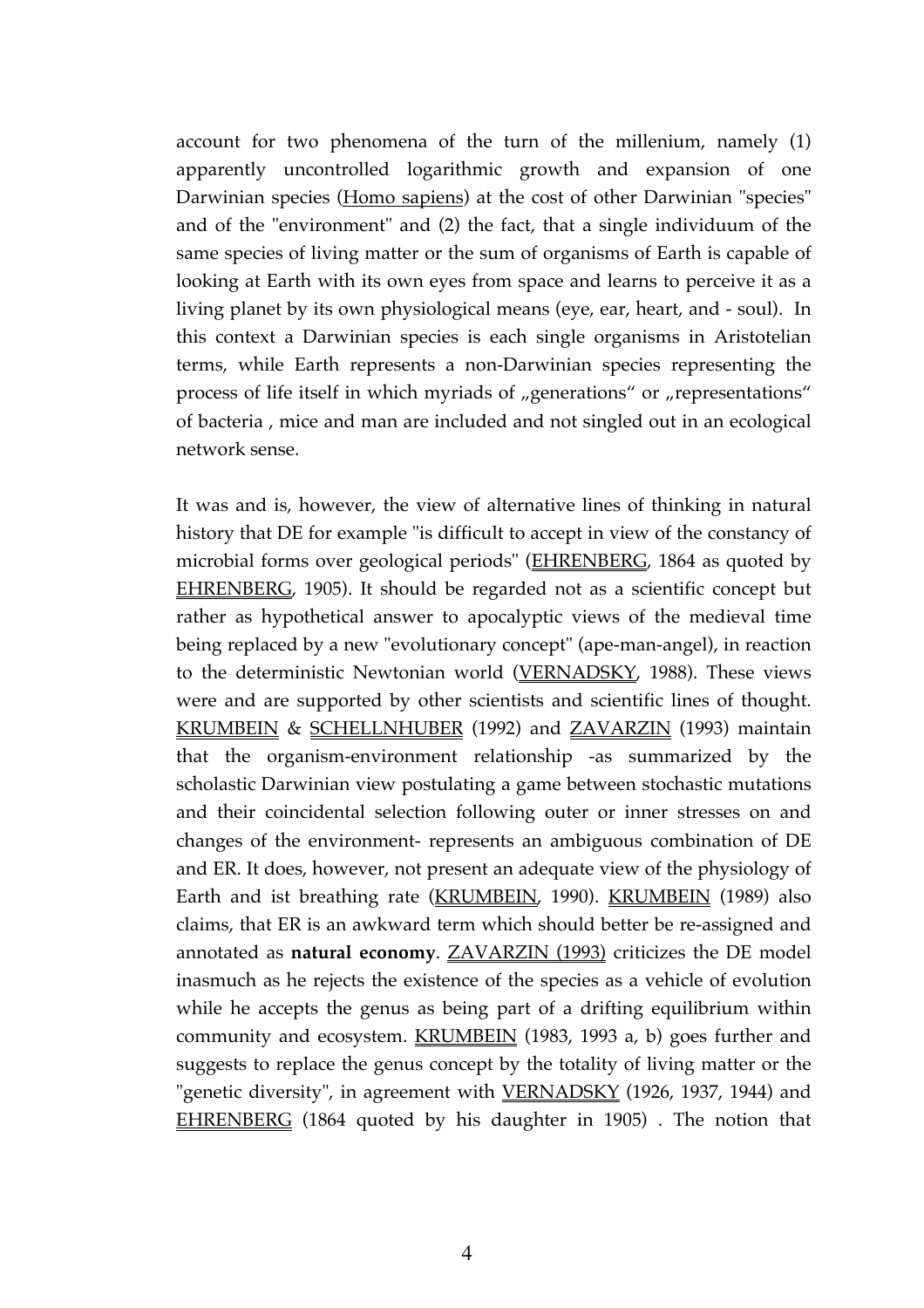"organisms or living matter create the environment which in turn demands and selects for new organismal organization in an inseparable mutual dialogue within one entity, namely the living skin of the Earth or Earth itself" (KRUMBEIN & SCHELLNHUBER, 1992, KRUMBEIN & DYER, 1985) rules out that genetic events such as mutation and selection according to DE theories regulate the patterns of the living world. On the contrary: Earth has to be regarded as a living species in a non-Darwinian domain.

The recently proposed "life field theory" (KRUMBEIN, 1983, 1993a) or "evolutionary field theory" (CRAMER, 1989) were at least in part already maintained by **BUFFON** (1749), HERDER (1784), HUMBOLDT (1844), and last not least by VERNADSKY (1937, 1944). The latter stated: "Living matter is the sum of all organisms. Living matter, soil and rock are peculiar natural bodies. The fundamental property of biogeochemical energy is the growth of free energy of present and bygone biospheres with the progress of geological time". KRUMBEIN (1983) added that the growth of free energy can be related to information as a part of living (structured) energy and that the relationship between free energy, bound energy, and accumulated and transmitted information is regulated by changing forces from outside the living system of Earth. GOETHE calls this Earth "die Natur". KRUMBEIN (1983) stated: "Life forms an integral part of the basic principles of the universe as we understand it today. This implies a "field theory" of life which means that any kind or quality of life which is extinguished will produce new kinds and qualities of life to continue the basic principle. Life consists of acceleration and retardation of chemical reactions and of the embodying of continua of space and time into a special reference system, in non-linear reaction networks. If one wonders how life emerged and covered the planet Earth early in the Precambrian, one must ask of the physicists, how is matter destroyed and transformed into energy and how does energy create matter. In other words: the question of the reality of space and time in an objective sense is the same as the question of the reality of life in space and time. As **EINSTEIN** told us: 'only theory can tell us which experiments are to be meaningful'. Life is a regularity of nature".

Life and living matter thus are inseparable from the physical world. Both must be treated physiologically. Therefore, new paradigmatic sets of terms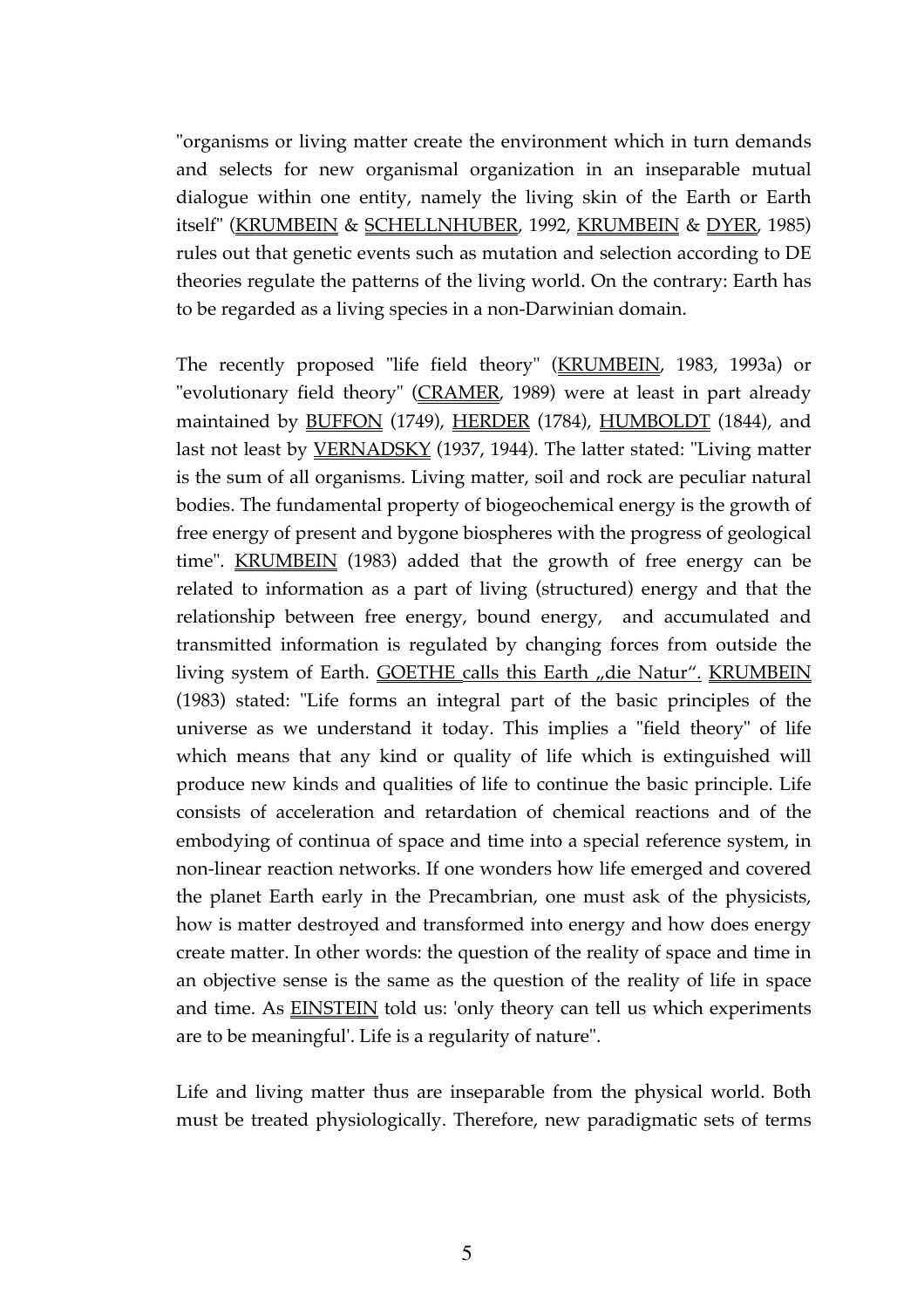and propositions, along with empirical data to support these propositions have been forwarded recently. The latter have also been analyzed philosophically by WITTGENSTEIN (1974, p. 542): " Wenn die Begriffsbildung sich aus den Naturtatsachen erkären läßt, sollte uns dann nicht, statt der Grammatik, dasjenige interessieren, was ihr in der Natur zugrunde liegt? - Uns interessiert wohl auch die Entsprechung von Begriffen (*wie DE oder ER, insert of the author of this article*) mit sehr allgemeinen Naturtatsachen."

In this context of "Begriffe" or "terms" credit should be given especially to the originator of DE, namely C. DARWIN. Most researchers know, but tend to forget, that he never used the word evolution, avoiding it carefully in his book on "The Origin of Species". DARWIN also believed, that the theory of descendence or of the origin of species by organism-environment interaction through selection of arbitrary internal changes by stochastic changes of the environment was expressed simultaneously by LAMARCK, GOETHE, and ERASMUS DARWIN between 1794 and 1795. CHARLES. DARWIN) adds that G. SAINT-HILAIRE, according to his son, in about 1795 expressed the strong view "that the same forms have not perpetuated since the origin of all things". "Geoffrey seems to have relied chiefly on the conditions of life, or the 'monde ambiant' as the cause of change". Neither DARWIN, nor KANT, nor GOETHE or SAINT-HILAIRE, however, seriously considered anything remotely resembling the term "genetic code" or "DNA", i.e. a constantly selfreplicative powerful force of life innate in each organism (type, species, genus or more precise, the total genetic diversity). It is very astonishing that this period mentioned by DARWIN has had not only BUFFON (1707-1788) as a brilliant ancestor but also another personality, who was never regarded as a natural scientist, but rather as a theologist, linguist, or culturologist namely *J. G. HERDER* (1744-1803). If we read Herder properly, we have to revise the introductory remarks of DARWIN about the evolution of the descendence theory, and our thoughts about chaos theory, environmentorganism-relations and other thoughts. This needs some introductory explanation. As pointed out above, two conflicting views were emerging from the Newtonian revolution, i.e., the deterministic view of the facts of nature (laws of nature): (1) the "descendence/selection theory" of **DARWIN** and his predecessors and (2) the "genetic discourse theory" or "life field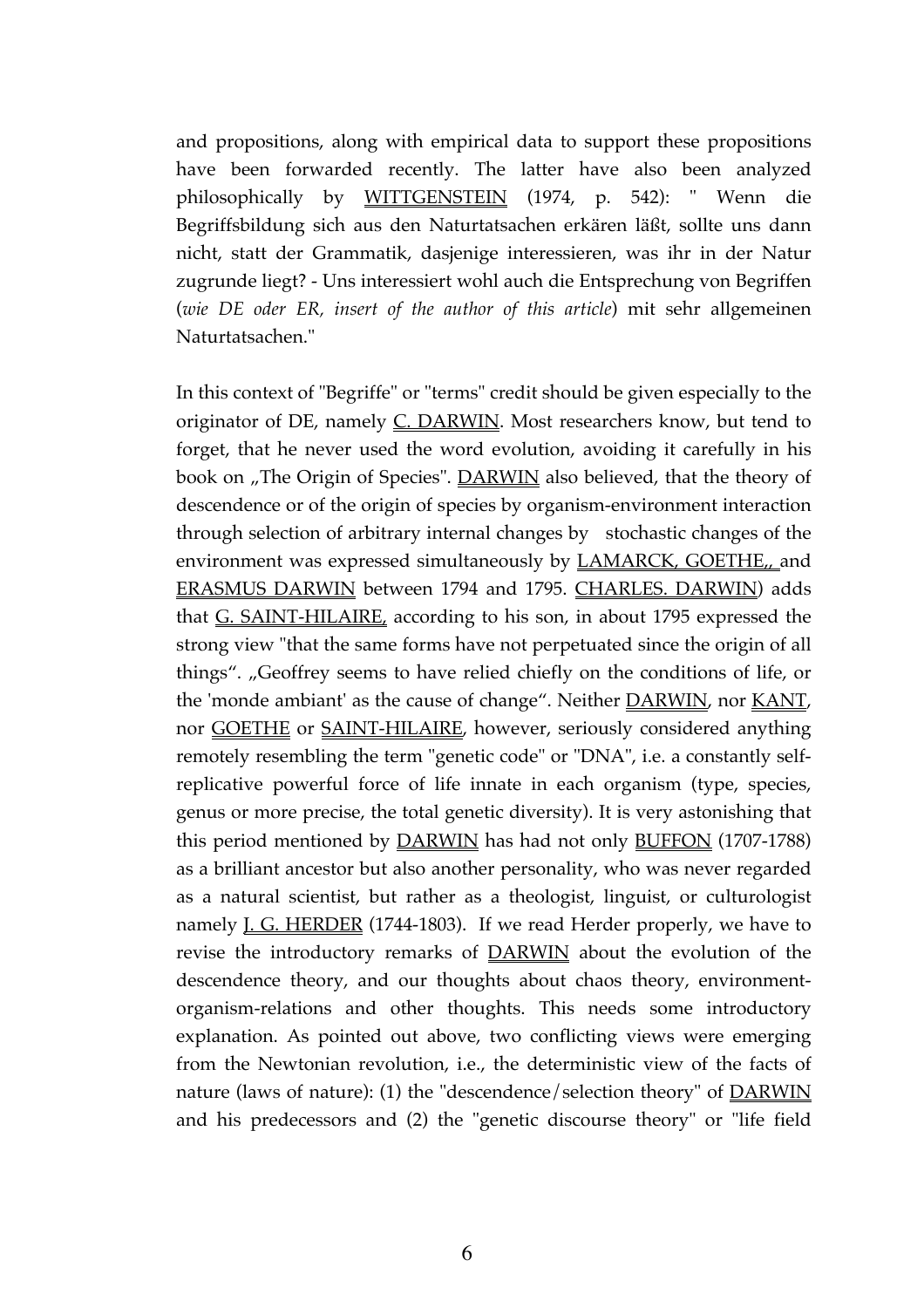theory" of **KRUMBEIN** (1983) and those on whom he bases. Both **DARWIN** and VERNADSKY righteously claim GOETHE as a fervent partisan of their theories. HERDER, however, is neglected by both. We must go back 20 years in time, making a snap-shot of AD 1774 instead of 1794. HERDER, who originally studied philosophy and natural philosophy with KANT (still in his pre-critic stage) in Königsberg, has become an independent theologist on his way to Weimar. He is 30 years old. KANT -his main critique- is 50 years old, <u>I. HUTTON</u> (1788), the originator of the "theory of Earth as a superorganism", is 48, LAVOISIER 31, LAMARCK in his 30th year, and GOETHE a 25 years old "youngster" (in our terms). The master of all, **BUFFON**, is 67 years old.

We have to analyze the psychological and sociological situation precisely in order to understand what it means, that **HERDER** (1774) published the first outline of his theory of climate, environment and ascendence of man. In his 1784 edition he clearly predicts evolution, molecular biology as a tool of nature, the organism-environment relation as a dialogue and thus a theory closer to VERNADSKY and our present views than to DARWIN and his scholastic followers (see the above descriptions of organism-environment relations in the DE and in the "Life field" context).

It must further be mentioned at this point that the terms *field* and *climate* are both derived from astrology, a fact well known to the scientists of the Newtonian and Darwinian age but almost completely suppressed by the modern technologically oriented scientific disciplines. In order to be clearly understood: The modern scientist sees himself as an exact researcher and the astrologist as a scharlatan!

At this place one section from the work of **HERDER** (1784) is quoted first in the German language, then in literal english translation and finally in an modern english transformation using the knowledge of the "meaning" of words in the 18th Century (a technical dictionary of 1788 e.g., says: "Physiology or Physicks, or Natural Philosophy is the science of the phenomena and processes of natural bodies"). On this basis the narrative of HERDER sounds astonishingly post-modern, even if one considers the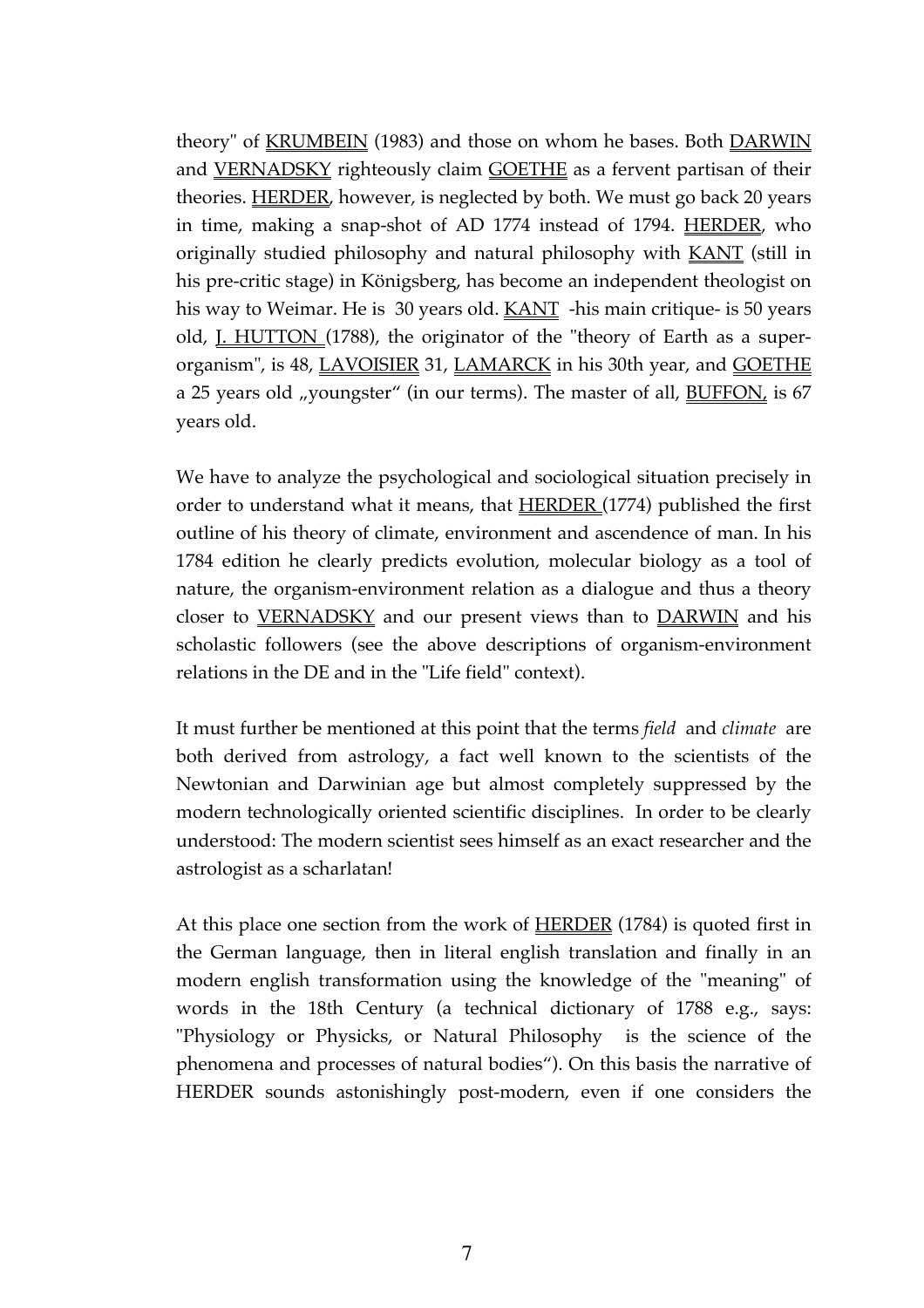admitted fact, that the quotation is not in the full context of the thought and flow of narrative of the time 225 years ago.

## Quotation 1 (Original)

"Das Klima ist ein Chaos von Ursachen, die einander sehr ungleich, also auch langsam und verschiedenartig wirken, bis sie etwa zuletzt in das Innere eindringen und dieses durch Gewohnheit und Genesis selbst ändern. Die lebendige Kraft wiedersteht sehr lange, stark, einartig, und nur ihr selbst gleich; da sie indessen doch nicht unabhängig von äußeren Leidenschaften ist, so muss sie sich ihnen auch mit der Zeit bequemen. "

# Quotation 2 (literal english translation)

The climate is a chaos of causes, which are unequal and thus act slowly and in a differentiated way until they finally penetrate into the interior and change it by habit and genesis itself. The living force withstands very long, strong, and unifold, equal only to itself; since it (the living force), however, is not independent from the exterior passions, it must accomodate itself with time to the latter.

## Quotation 3 (modern scientific english)

"The fluctuating and changing environment (or climate) consists of a multitude of causes which are unequal and thus act slowly and differently until they penetrate into the interior of the organism (s) and change the latter by adaptation and mutation. The genome withstands this pressure of the environment for a long time, strong in its speciation and self-replicatory power; since the genome, however, is not totally independent from environmental influences, it must be altered necessarily with time. "

HERDER subsquently expends some thought on the negative aspects of the dialogue between man and environment, deploring massive environmental destruction and species extinction by fatal colonisation of the America's by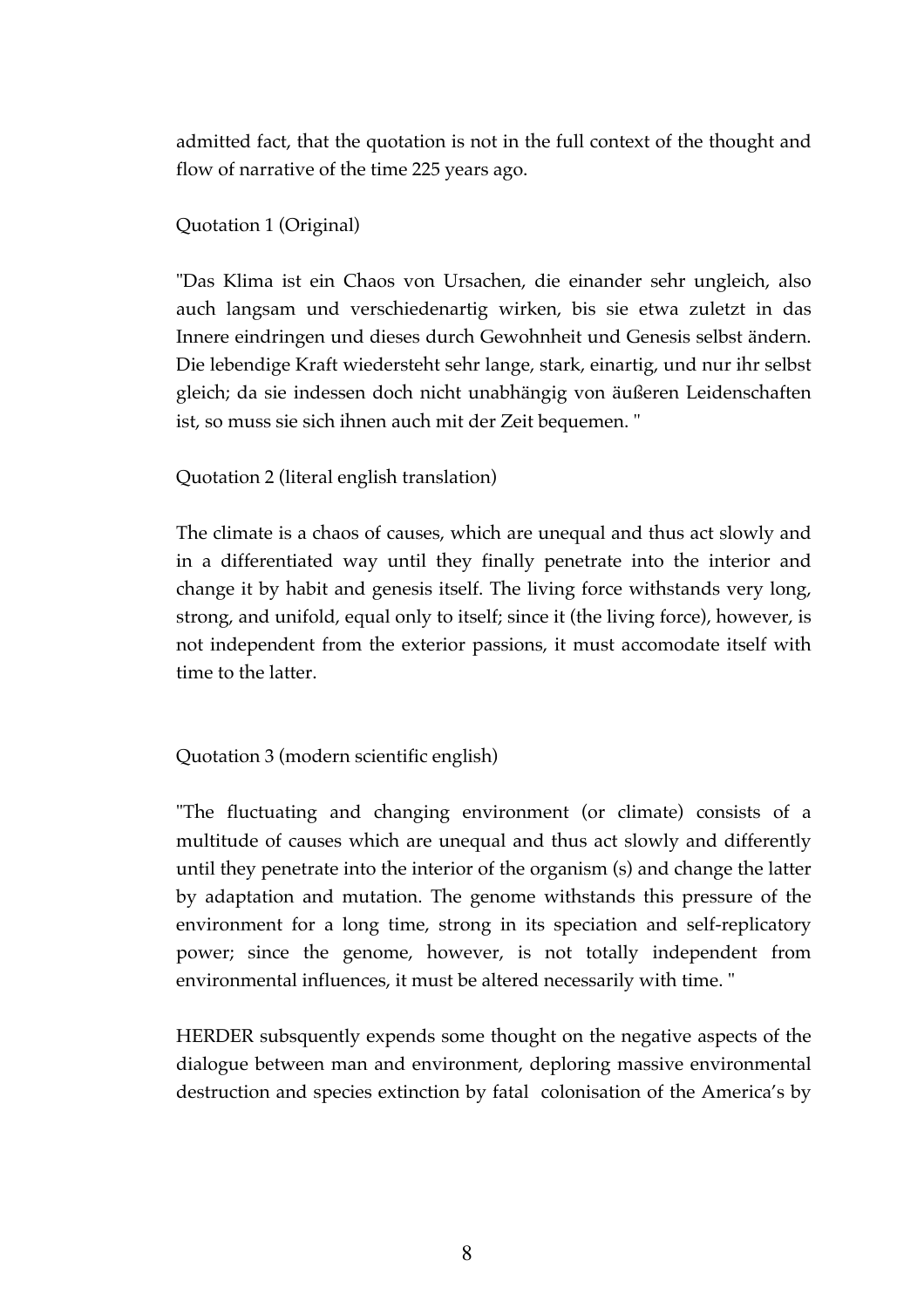Europeans, a thought he doubtlessly inherited from BUFFON (KRUMBEIN, 1989).

One conclusion from this quotation is that DARWIN, (1979) overlooked one of his predecessors. Another conclusion is that the subject of a dialogue between genome or genetic diversity and the environment manifested in the constant reshaping of the organism by the environment as expressed by KRUMBEIN & DYER (1985) bases on HERDER, as the latter on BUFFON.

HERDER himself was based on the views of BUFFON and KRUMBEIN (1993a, b) interpreted them recently in that way that living matter or "die lebendige Natur" or "the totality of organisms" itself creates its global environment including or sub-ordinating climate as one part of the (changing) environment. Environment and climate in turn shape and restructure or support the genetic diversity or living matter.

Summarizing these historical remarks on the life field theory: Present-day knowledge and historical analysis allow us to state that "the organism" and "the environment" are inseparable sub-units of a whole, which HUTTON regarded as a "super-organism", Goethe as "die Natur" (viewed independently from "der Kosmos") and what we like to regard as the "physiology of the Earth" (in the embracing sense of the above mentioned technical dictionary of the 18th Century claiming synonymity between physics and physiology). DE and ER thus would become obsolete or should be transferred to astronomical or "astrological" interplanetary or interstellar systems

# **Geophysiological and parahistological methods**

Before introducing and defining the new paradigmatic terms and theories it is useful to mention the empirical and analytical sets of data and informations that can potentially support new approaches to basic yet changing questions in the discourse between organism and environment:

Aquatic microbiology and geomicrobiology play an important role in the discussion concerning the equilibrium of global biogeochemical cycles,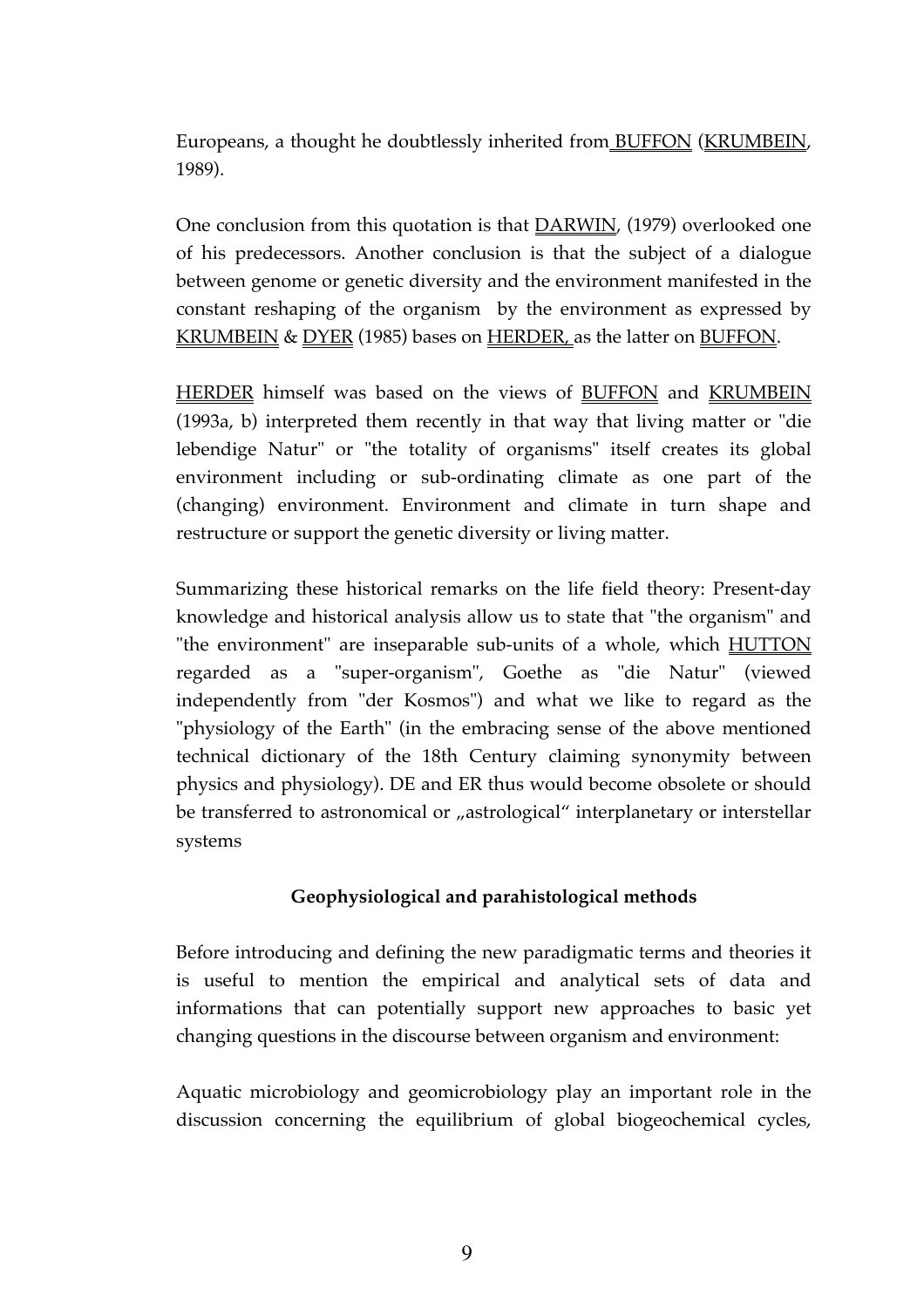which are critical for short and long-term prognoses of global change. Global changes in the geochemical cycles would in turn drastically alter climatic and atmospheric equilibria on Earth. The International Geosphere-Biosphere-Program (Global Change Program), together with the International Global Sedimentology Program are focussing on whether or not man-made perturbances of atmospheric, aquatic and sedimentary cycles influence Earth's climate and the geochemical balance as a whole. Scientists persuing this question doubtlessly consider themselves (along with their social and physical environment) as outside of DE and ER terminologies. They feel themselves more or less as external enemies or as external "doctors" of the system, to which they, however, inseparably belong.

Thus the term "geophysiology" is used in this context in a way that does not exclude man as the "destroyer", "gardener" or "doctor" of the world's physiology/physics, but includes him into the physiology of living matter on Earth (die "lebende Natur" or totality of creatures in the sense of GOETHE). The term geophysiology in contrast to a reductionist view of biologically "powered" biogeochemical cycles more appropriately describes the discourse between living and sluggish or inert matter than the terms DE or ER. Geophysiological reactions range from the world-embracing biofilms and microbial mats to very complex symbioses and their chemical, physical, regulatory and even psychological impacts on the Earth as a whole as well as on sediments and their places of genesis - namely the aquatic environment. Parahistology of Earth as derived from tissue histology may describe the tissue of Earth as an entity of living matter including atmosphere, hydrosphere, pedosphere, and those parts of the lithosphere we can currently reach (e.g. 10.000 m deep continental bore-holes and about 1000 m deep bore-holes below the ocean bottom with samples and one order of magnitude further down based on circumstantial evidence). Life thrives everywhere or at least controls the turnover of materials in those parts of the Earth we know or believe to know.

Microbial processes span physiological, biochemical, geomicrobiological, and biogeochemical single cell processes in the microbial cell environment and in smallest biotopes to masses and fluxes at the global level. These mass and energy transfers involve planetary climatic, geochemical, and geological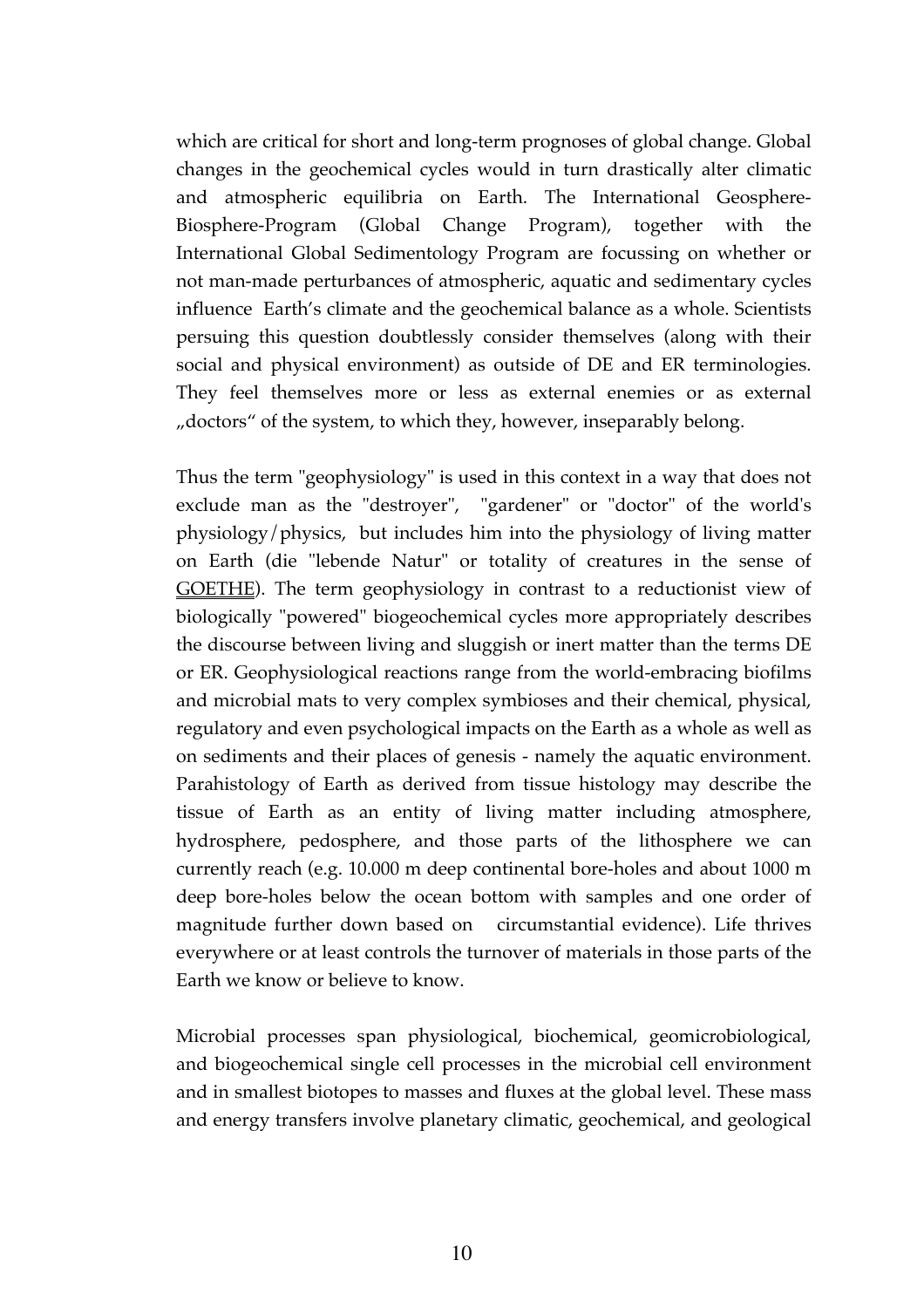(or biogeomorphogenetic) dimensions. The single cell processes, however, sum up to dimensions of millions of years and a turnover of several Earth masses in geophysiological time intervals. At least four to eight orders of magnitude in time, mass, space and energy dimensions are altered biologically in these geophysiological reactions. For the participants of this 29th European Marine Biological Symposium the tremendous speed and turnover potential of biological processes may perhaps be illustrated as follows: The chances that any of the Vienna 29th Symposium participants in the moment of this lecture inhales a molecule of carbon dioxide that was exhaled during the first "yellow submarine competition" on the second Marine Biological Symposium by any of the participants are higher than 99% (KRUMBEIN, 1990).

The status of our lakes, seas, and coastal environments depends to a much greater scale on microbial and geomicrobiological reactions than thought. Clearly, most of the exploited ore deposits of the deep sea and of shallow marine coastal environmentsalong with petroleum and gas deposits, are accumulated by biological catalytic and symbiotic processes. We know that viable (and also infectuous) germs may survive hundreds and thousands of years in sediments. We have just learned that one of the major forces and systems of sea-floor spreading and continental growth, the submarine lavas and basaltic glasses, are attacked by bacterial communities reaching down several hundred meters into the sub-oceanic rocks, releasing large amounts of cations and -even more important- huge masses of liquid water which is bound in the glass and its matrix (THORSETH et al. , in press) We know that microbial systems and especially intertidal microbial mats can switch very fast from anoxygenic to oxygenic photosynthesis and from respirative to fermentative pathways. We further know that complex plowing, digging, gardening, and farming systems of a highly co-operative symbiotic character reign the bottoms of practically all oceans, seas and lakes: the extent equals or exceeds the impacts of human farming on parts of the terrestrial surface. We also learned that the outer borders or limits of organisms may be regarded with new eyes and treated with similarly new terms. If we use examples like the termite hills, the biofilm communities of the intestinal tracts of termites and cattle and try to transfer them to the mutual influences organisms excert on their environment and vice versa we feel more and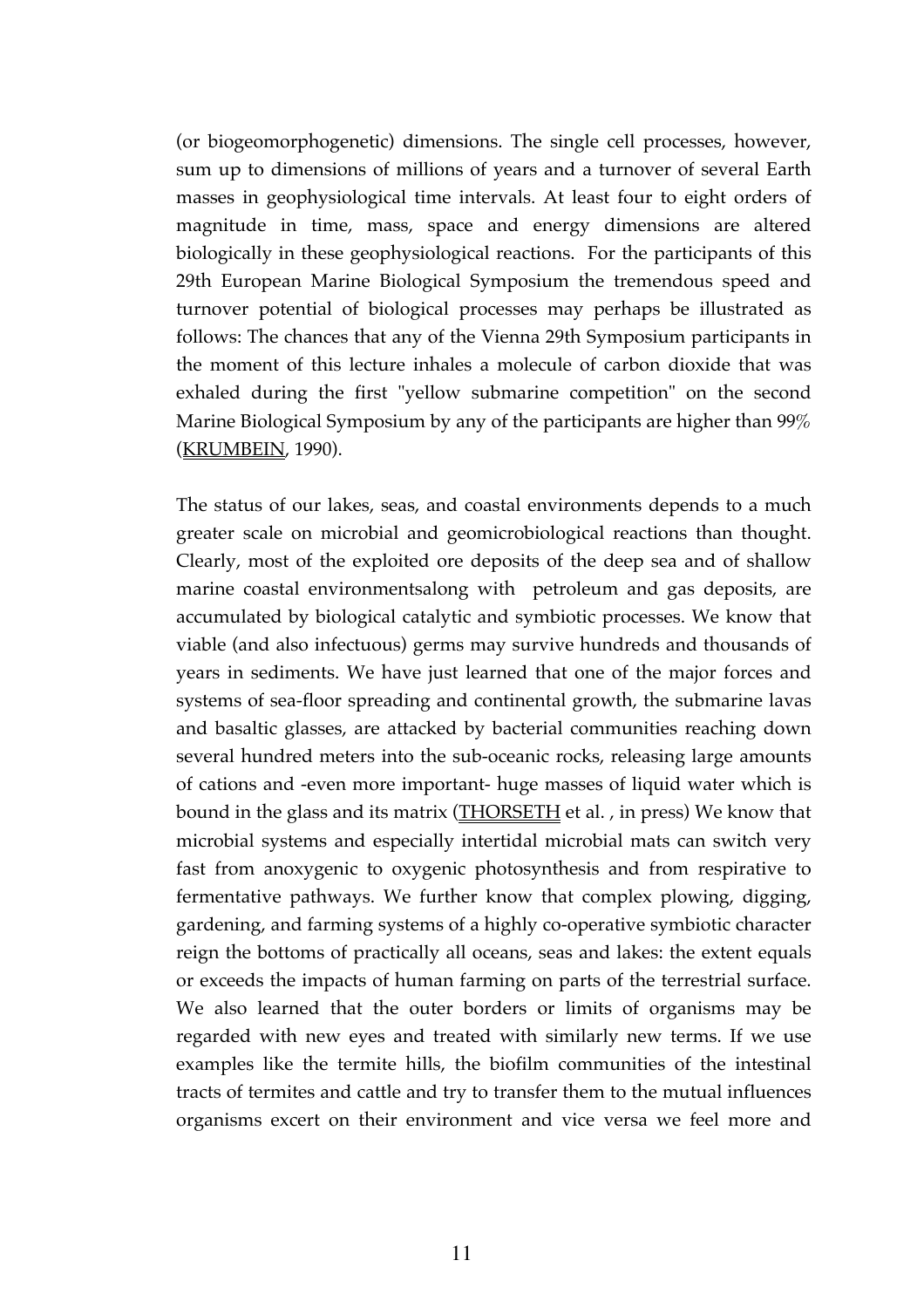more that terms like inside and outside, skin, epidermis, single cell, community, symbiont and even environment become very debatable and vague. Man is a walking reef, an elephant can be a sukkah hut, and the Serengeti is the intestinal tract of Africa. Finally, the swarms of fishes moving unnoticed through the Dardanelles are comparable to white blood bodies swimming to a site of cancer production in a human body.

Our present knowledge of biofilms and microbial mats, of coral reefs or mollusc banks etc. reveals that the borderlines between individual organisms, organismal symbiosis, communities, and environments become vague to non-existing on these scales. If we compare the complex and highly motile communities of Beggiatoa arachnoidea or other deep sea species, the elegant networks of Thiovolum majus in decaying marine algae aggregates, the walking "forests" of the myxobacterium Stigmatella aurantiaca or other phenomena and processes on the eukaryotic cell and organism level involving many examples of sudden outbursts of higher structuration, changes from motility of myriads of single cells in a coordinated way to complete desintegration we soon realize that the classical borderlines between the organism or the organisms and their environment have to be discarded. The sceptical reader may need perhaps a few more examples:

Who has never mused about the precision and beauty of the flight of a flock of sparrows or pigeons or a cluster of bees hanging in a tree when swarming. Who can supress a cry of joy when encountering a swarm of coral fish or mackerel during a SCUBA-dive? How can one not marvel at structures that man would call green potatoes laying on the bottom of a cold lake, when these potatoes turn into 8000 cyanobacterial trichomes behaving exactly like a flock of sheep held together by another 1000 trichomes behaving like shepherd dogs and wandering over the agar plate like comets pass through the skies (the latter being directed by stellar forces and the former by the light of an electrical bulb?). Biofilms of huge dimensions, created from myriads of individual cells shape the relic of a rabbit, or a former tree's trunk. Is it not the case that such biofilms, when coating a ships hull change its speed and direction - and its interaction with the marine environment? These biofilms are, however, created by trillions of individual cells and cell clones which in turn 'know' nothing of any environment. Further we know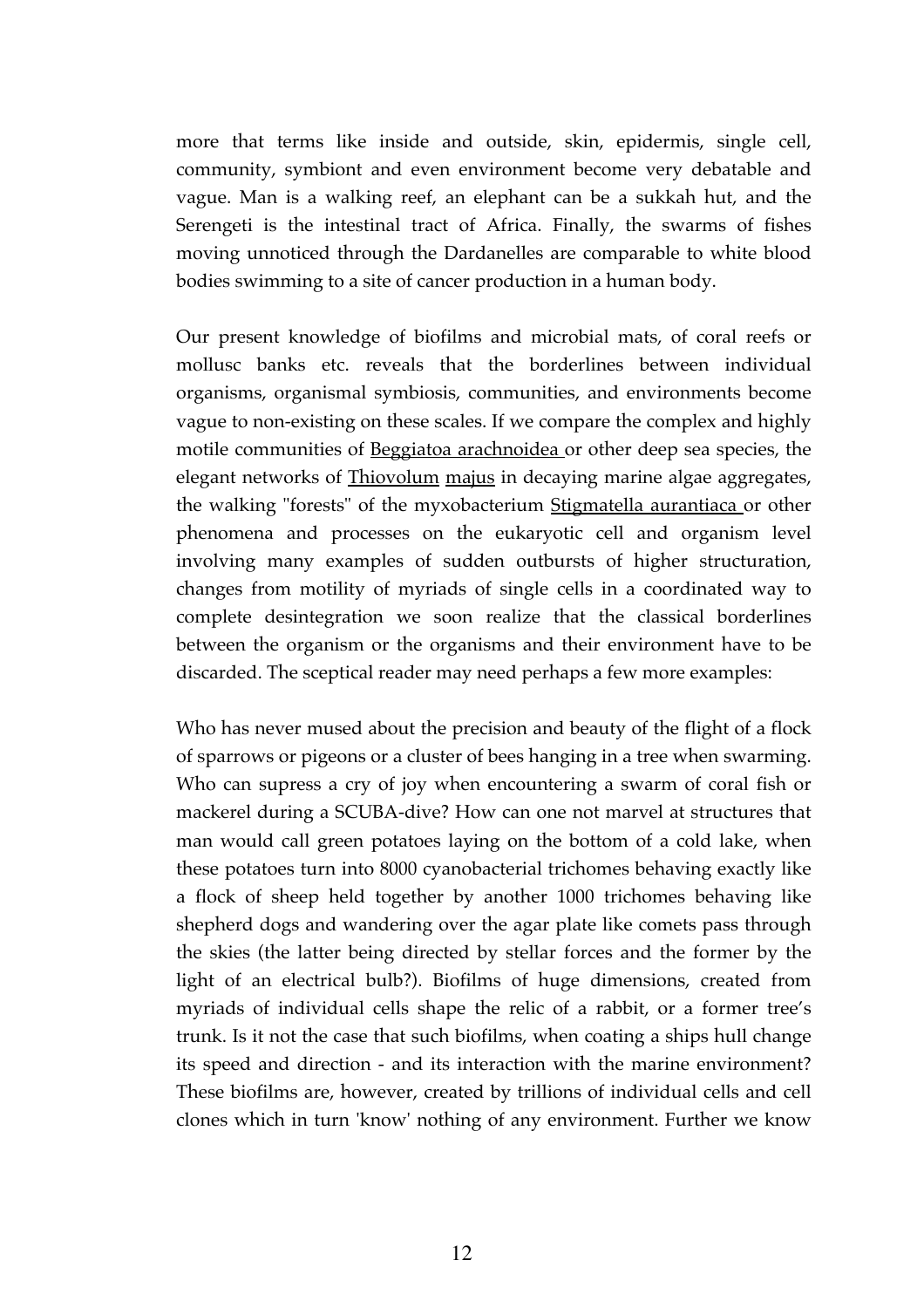that the outer boundaries of individual organisms are modified, even falsified to an extent, that we are only beginning to understand. The examples of a single fungal clone covering hundreds of hectars of forest soil and "infecting" or better "influencing" thousands of trees, or the example of the many pheromones which regulate communication among trees, insects, mammals further demonstrate the necessity of the holistic approach to the dialogue between living matter and sluggish (reactions at lower turnover speed) material on Earth.

All material transfers, many of the material transformations, and a great deal of material transportations are organized by bacterial food-webs although macroorganisms furnish important transport and intermediate reservoir functions (Table 1). The dynamics of living matter in the marine and shallow-water sedimentary environment, however, is apparently not energy or nutrient dependent. On the contrary, viruses, phages and predatory bacteria, ekto- and endosymbioses of prokaryotes and eukaryotes regulate practically all energy and matter flows in aquatic systems on a scale that is "wiser" than the uncontrolled expansion of the only "so-called" selfreflective part of living matter, namely mankind. Mankind is disqualifying itself as a system. The transfer of information, energy, and substance across the borderlines, however, is organized mostly through eukaryotic macroorganisms as a whole, if one needs to separate this lineage of genetic diversity so totally from prokaryotic genetic diversity. Eukaryotic genetic diversity may be a key element in the interplay between the availability of energy and building blocks of tissue and their exhaustion by logarithmic growth of individul clones.

The coupling of fossil matter with recent living matter and biogeochemical processes is virtually controlled by microbiota. The dimensions of this energy and mass transfer are still poorly understood. Geomicrobiology is understood as the microbiology of geogenic processes. Microbial biofilms are involved in the production of marine snow, the formation of sedimentary rocks, ore deposits, marine and terrestrial biocorrosion, and also -as crucial trigger mechanism- in the evolution of new and ever changing environmental conditions including weather and the long term average of the latter, namely climate. Microbial influences on weather and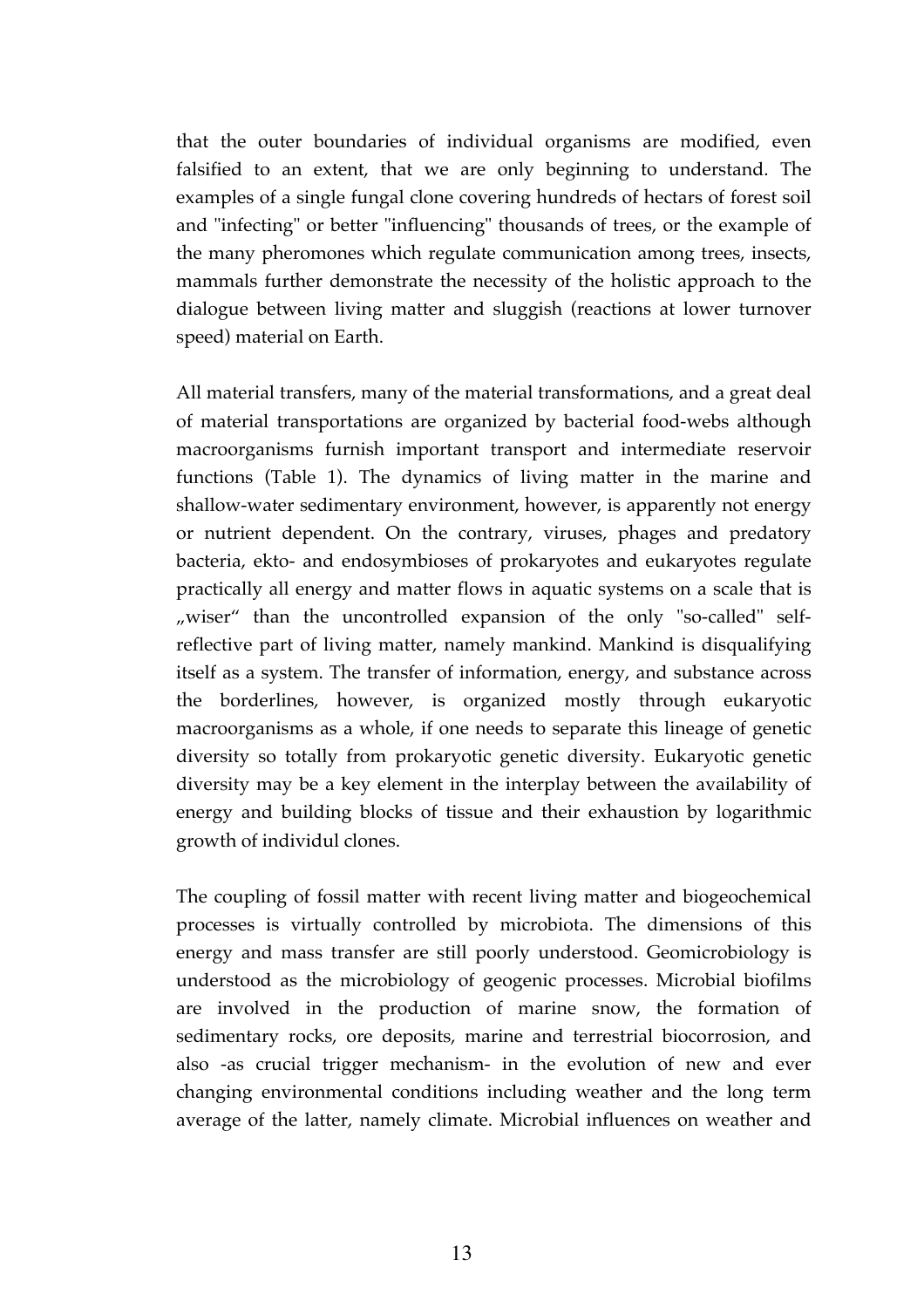climate may, however, be unimportant in comparison to energy and matter that is microbially structured in a meaningful way in order to balance an increasing energy pressure on Earth excerted by an energetically expanding sun.

## **Geophysiology as an emerging science**

C. G. EHRENBERG (1854), whose 200th birthday we celebrated in 1995, alluded in his book "Microgeology" the forvces of the invisible microbial life on Earth "which is capable of creating and destroying soils and rocks".  $\underline{L} \underline{R}$ . MAYER (1845) was among the first to state that huge amounts of sun energy are constantly trapped and transformed into reduced chemical compounds and useful static and kinetic energy by the living skin of Earth. Even LUCRETIUS (ca. 56 BC, 1973) expressed the view that Nature takes care of her business with the aid of invisible small particles. Erroneous interpretations have insinuated that Lucretius was talking of "atoms". Doubtlessly, however, LUCRETIUS was referring to both, more and less than the "BOHR atomic" model or hypothesis. (For the knowledgeable reader it is added that the **BOHR** atom model is a theory of the same quality as the BRONSTEDT acid/base model or theory). From this perspective, the "daedalic nature" of **LUCRETIUS** has to be regarded as a theory concerning the totality of invisible life particles, reactive and sluggish particles and other forces acting on this planet . LUCRETIUS did not decide or define whether small invisible particles are living bacteria or atoms! For him and for us the question remains, how many planets among all planets need to bear life in order to maintain life as a regularity of nature (a question that also is important for the interpretation of GOETHES's "Natur" and "lebendige Natur" in juxtaposition to "der Kosmos"). The view of nature of LUCRETIUS is a one of a growing, a productive and of an organisational and even mental control of life as expressed much later in the views of BUFFON as well as in those of T. DE CHARDIN and VERNADSKY (1929) who coined the terms biosphere and noosphere simultaneously acting on this planet in order to keep it alive. No wonder that one of the two plans which **GOETHE** conceived during his stay in Sicily without ever finishing them was a rewriting of the daedalic poem of **LUCRETIUS** (the second was the re-writing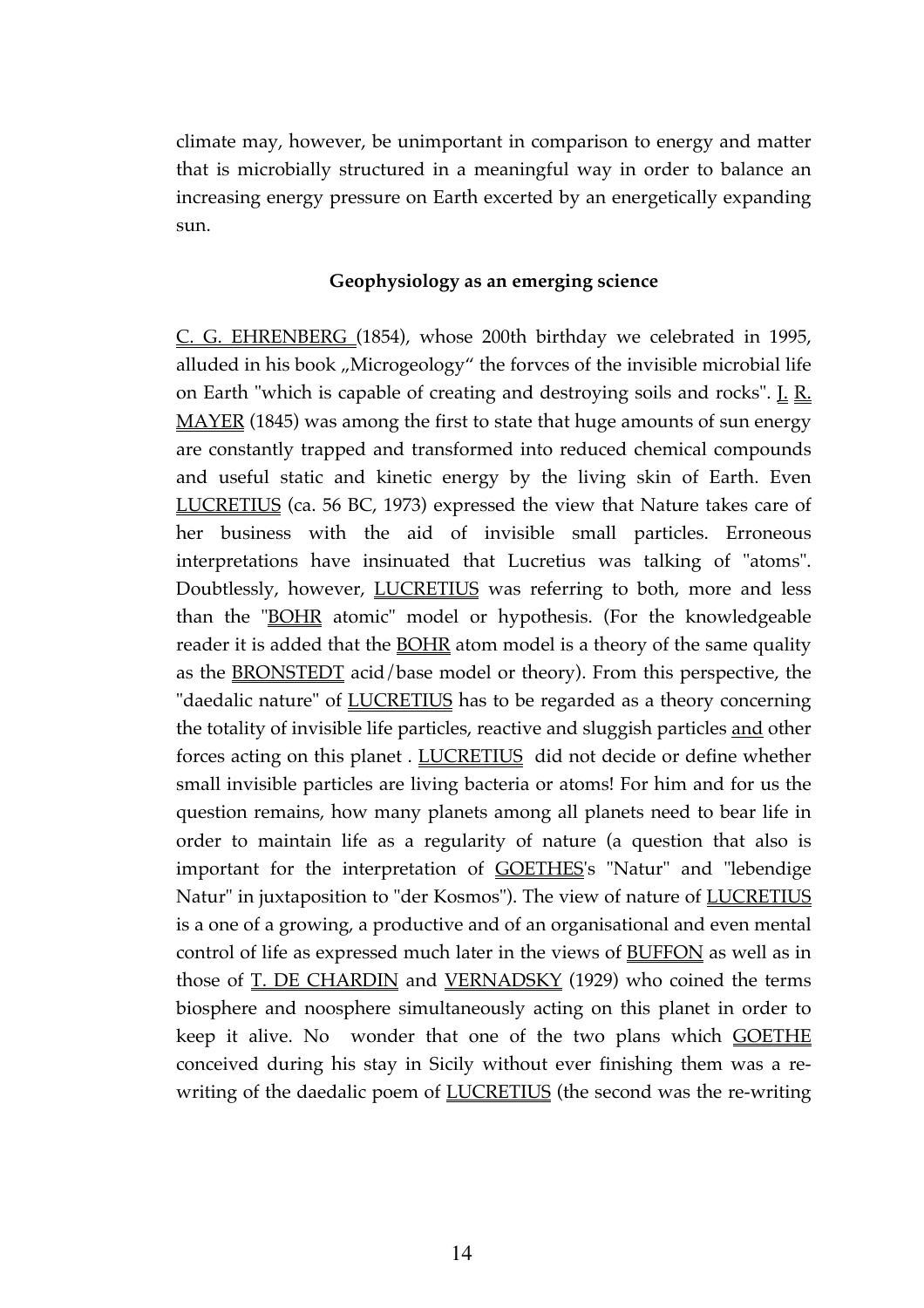of HOMER's narrative about NAUSIKAA). Both tasks turned out to be impossible even for a man of his format.

Today have begun to understand how fossil microbial and macroorganismal biospheres that have ruled Earth exclusively over more than 3 500 million and 500 million years, respectively, and are still dominate it today, are interconnected with the present day shape and morphology of the surface of Earth, its water cover, climate and biogeochemical cycles. In these potentials we learn to see that the impact of life on the inert or sluggish (non-reactive) matter is never direct, as we would like to see it and is never directly intelligeable for the short-sighted human minds and communities which tends to think, e.g., of climate catastrophies, of irreversible and catastrophical changes. This view was already heavily criticized by KANT (KRUMBEIN, 1993 a,b). Nature, according to LUCRETIUS, BRUNO, VERNADSKY, RIEDL (1975, 1982), and others runs its affairs in a way that spans wider areas, spaces, and time periods as a human mind can usually grasp. This was expressed most beautifully in the Joseph legend of the Bible (based on the "scientist" IMHOTEP) and in the associated novel by TH. MANN. Josephus interprets the dreams of the Pharaoh's servants (limited space/time scale of organism-environment relations) and later the dreams of the Pharaoh/god himself (involving the space/time level of the then known global change system) ion a way which resembles our present discussions. KRUMBEIN and DYER (1985) used a "fairy tale" to describe the impact of living matter on planetary processes by using the Pharaoh's dreams and their interpretation by Josephus, the son of Jacob. The authors produced a scenario of transport and transfer of millions of tons of living matter and sluggish matter over thousands of miles from Mesopotamia to Abyssinia via a locust-swarm crossing the Persian Gulf, transferred down the Nile as fertilizers to Egypt and then transported back into Asia with the prosperous people of Israel exiling from Egypt. Thus the harvest of the king's of Babylon was taken away by locusts, washed dwon the Nile and brought back to Asia by an exiling people.

Huge geological reservoirs of energy, nutrients, and reducing power (useful also as electron acceptors and donators) are being constantly organized and re-organized by microbial activities. The macroorganisms and their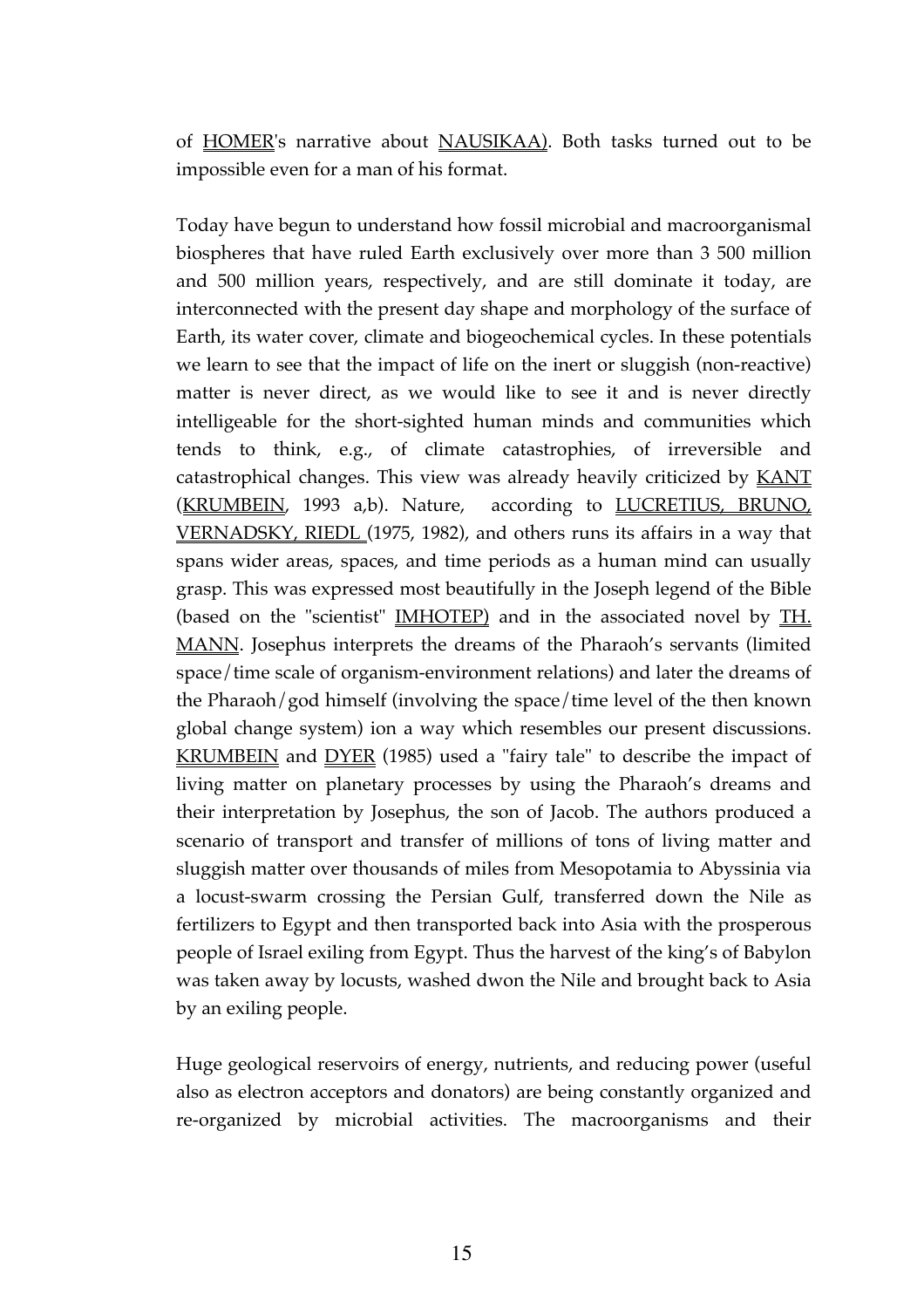evolutionary oscillations may serve as control factors, triggers, and necessary ornamentations or transport agents in the mass balance that is basically organized by microbes. The possibility exists, however, that all living matter is also involved on the informational and logistic level -not only animals and man. The mainly microbially organized reservoirs are recycled in time spans and metric dimensions reaching from several hundred thousand to millions of years and masses of up to  $10^{25}$  g- which equals the Earth crust.

 Thus we must see the Pharaoh's dream and the interpretations of Josephus interpretation in connection with the other biblical statement that thousand years are like one day in the view of god (or the living force). The principles that rule these cycles physically are by no means different from those ruling the marked annual cycles in temperate regions i.e. between peaks of primary production and accumulation of organic matter and its turnover in fall and winter through respiratory and fermentative pathways. Therefore microbial processes and biological processes in general reach geological scales in terms of time and space. The coupling of recent microbial sedimentary processes with fossil deposits and reservoirs (and thus fossil environments) has so far been underestimated in its importance for the equilibration of the presentday global environments. One cannot build a sky-scraper without foundations and one cannot feed a city like St. Petersburg without organizing a lot of food and energy reservoirs for the winter. The time and space dimensions of human planning or uncomparable with the time and space scales of the living Earth taking care of itself. This connection of recent and fossil biospheres needs to be carefully studied on a global and historical geological scale.

The junction of modern continental margins, oceans, their sediments and underground with ancient sediments and rocks is best represented in the highly productive, partially hypersaline, sea-marginal lagoonal environments. Information and knowledge about deep sea environments and the life processes going on in hundreds of meters of sediments and rocks below the deep sea bottom, however, give us other examples of the geophysiological power of global processes.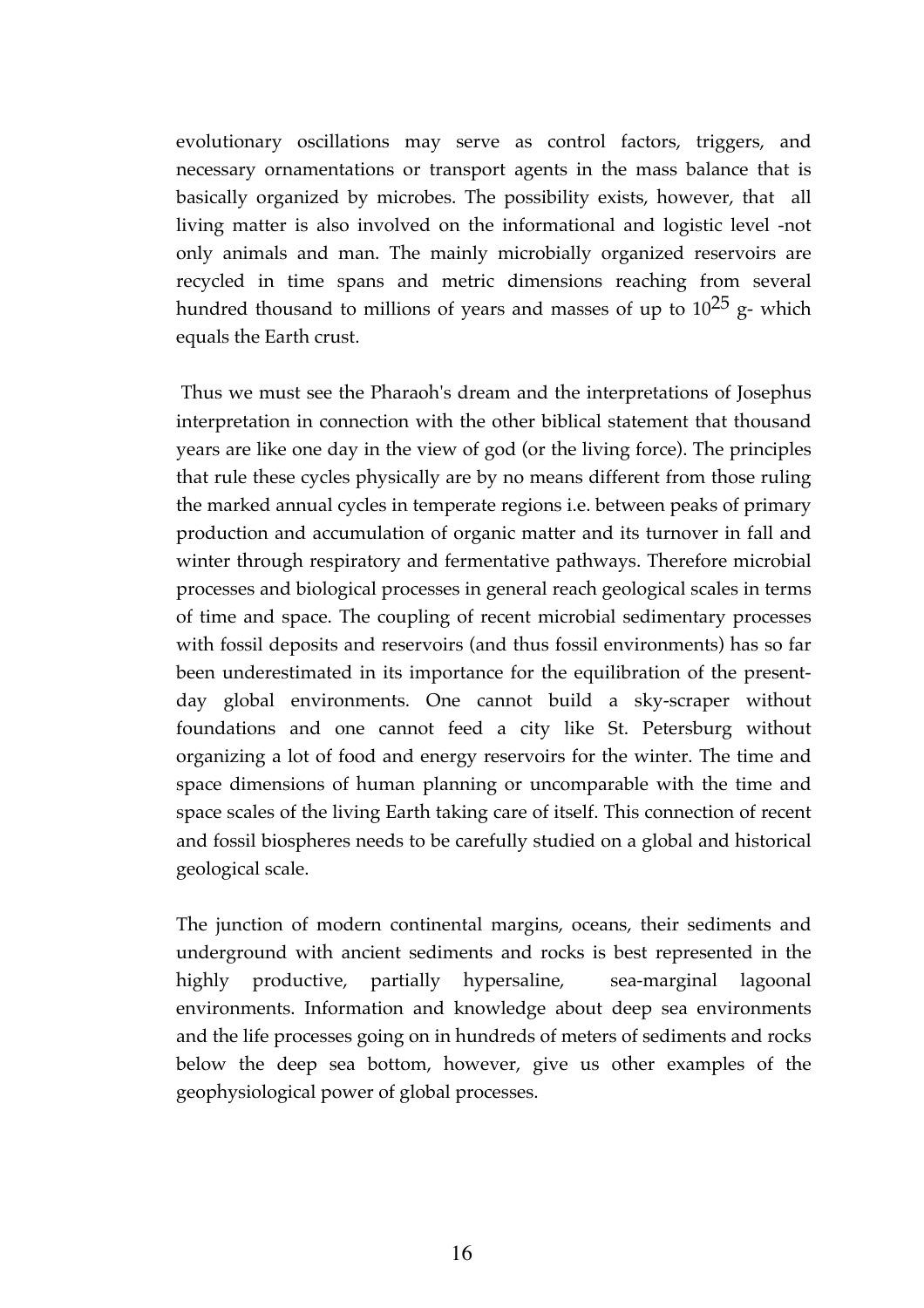One example is the aforementioned microbial attack on volcanic glasses of the deep sea bottom; this process not only releases large amounts of nutrients reaching masses of global importance but also millions of tons of liquid water formerly bound in the volcanic glass thus furnishing a replenishment of the most important vehicle of all life processes, namely the aquatic skin of the planet.

Today, we have begun to think about the a new (yet very old) concept and era in natural history, i.e., the creation and understanding of a unifying concept of life as the controlling factor of past and present geochemical physiological, and biogeomorphogenetic processes on Earth. One of the increasingly used terms in this approach is **geophysiology**.

Huge geological reservoirs of energy, nutrients, and reducing power (useful also as electron acceptors and donators) are being constantly organized and re-organized by microbial activities. The macroorganisms and their evolutionary oscillations may serve as control factors, triggers, and necessary ornamentations or transport agents in the mass balance that is basically organized by microbes. The possibility exists, however, that all living matter is also involved on the informational and logistic level -not only animals and man. The mainly microbially organized reservoirs are recycled in time spans and metric dimensions reaching from several hundred thousand to millions of years and masses of up to  $10^{25}$  g- which equals the Earth crust.

Physiology is regarded usually as the science of the normal functions and processes of living natural bodies, although LOVELOCK (1989) committed an apparent error in defining physiology as a part of medicine and thus ascribing the role of a "planetary doctor" to mankind. In the 18th century, however, the terms physiology and physics were still synonymously used to denominate the science of the phenomena (structures) and processes (functions) of natural bodies. Later -in the 19th century- physics became more or less restricted to permanently or momentarily non-animated (sluggish and inert) natural bodies, while physiology was restricted to the study of living natural bodies. Derived from this, geophysiology can be defined as the physiology of Earth or the science and study of the normal phenomena and processes of Earth as a living natural body (KRUMBEIN &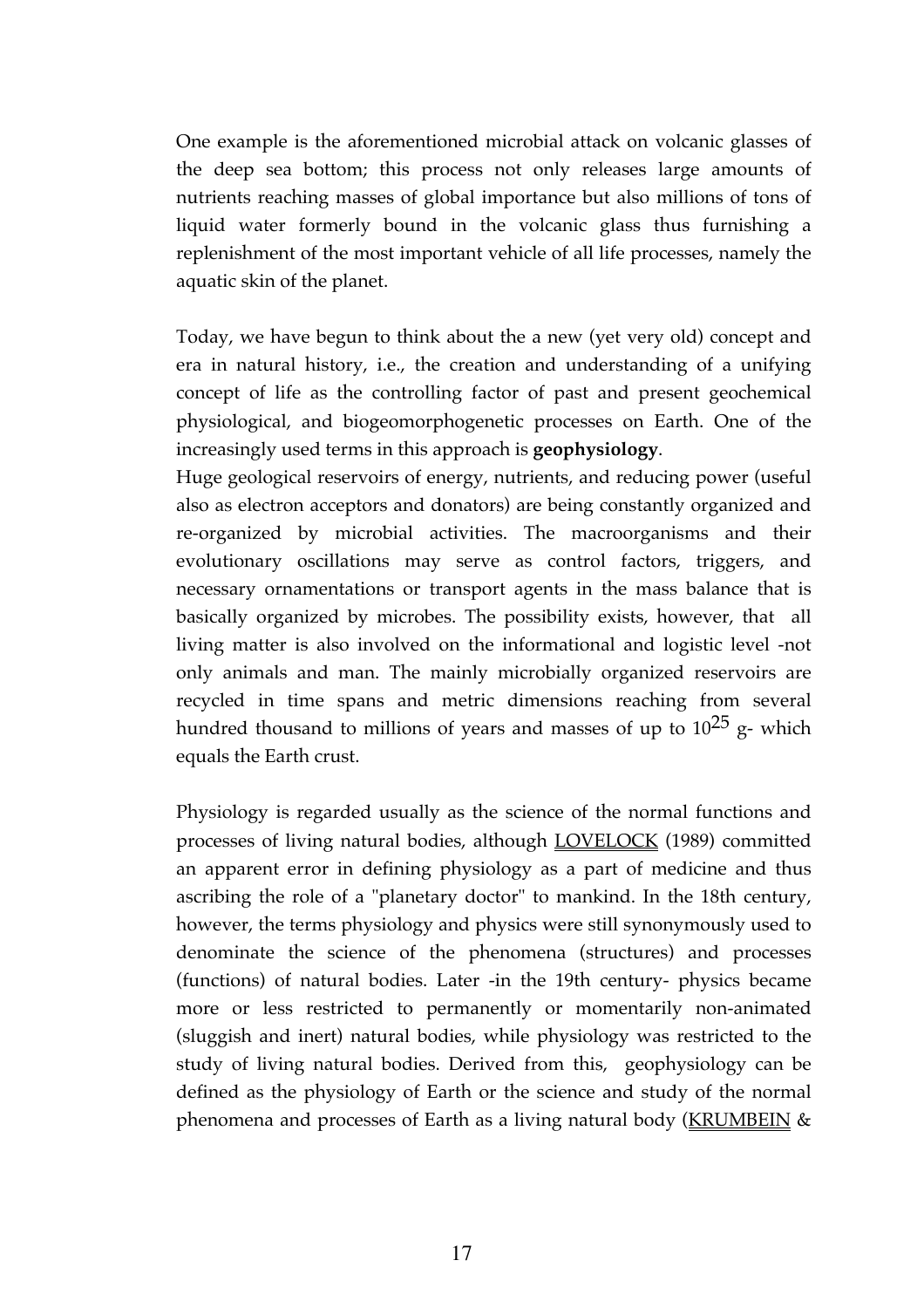SCHELLNHUBER, 1990). Geophysiology thus treats (preferentially macromolecular, biochemical-catalytic, or microbial-energetic) processes, which are capable of influencing the dynamics of the Earth's crust through large-scale biological impacts on the composition and dynamics of the atmosphere, hydrosphere, and the lithosphere as a whole. In this frame, Darwinian Evolution (DE), Ecosystem Research (ER) and Global Ecology (GE) tend to fuse into geophysiology or metabolism of the Earth.

The coupling of fossil and recent microbial global phenomena, processes, and reservoirs is becoming increasingly visible, comprehensible, and important to understand since man, as a species and phenomenon of nature in his ever increasing global expansion, is deeply influencing these structures by changing them globally on the scale of biogeochemical cycles because the phenomena and processes of human activities interfer with fossil biogeochemical cycles and their dimensions in time and space through exploitation of fossil energy, electron and material deposits much faster than the normal biogeochemical turnover mechanisms account for. The selfreflectiveness of man, however, may be one of the greatest challenges of DE, ER and geophysiology. It is difficult for us to imagine that mankind is also deeply rooted in and bound to biogeochemical and biogeomorphogenetic processes on a global (spatial) and geological (historical) scale, although this thought was quite natural for scientists like KANT (KRUMBEIN, 1993 a,b).

#### **The geophysiological dimension of microbial systems**

The microbiologist learns by experiments on a very small scale. Clearly microbial physiology and molecular biology alone will not provide answers unless we extend our work into the field and set up field field experiments or at least laboratory models of the world around us capable of describing the conditions in large scale sections of the entire metabolic system of Earth. Work in the marine system directly and in the geochemical laboratories of lagoons and lagoonal environments is of high priority in order to understand the work of nature and man's role in it. Only on the basis of field studies, laboratory model systems, the understanding of each single microorganism occurring and acting in the marine system and model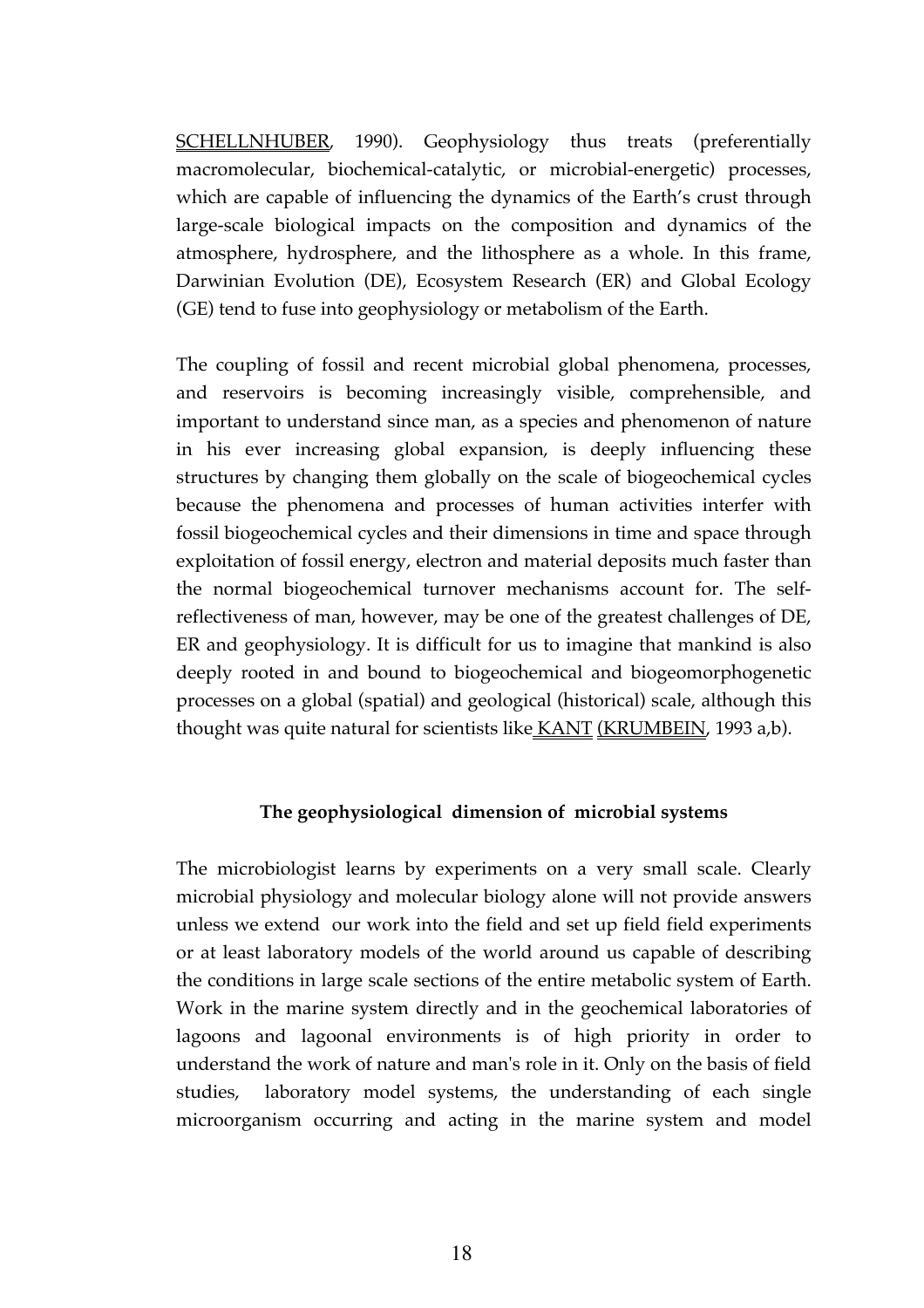calculations and verifications of the microbial impact we will be able to extrapolate properly from the singled out microbial case study to the global processes. In the past these experiments were often based on physiology, but the instrumentarium is increasingly dominated by biochemical, biogeochemical and molecular genetic or molecular ecologic techniques. This complex narrative should consequently be closed by another historical remark: Physiology was started in the modern world by Friedrich II. of Hohenstaufen 800 years ago (see footnote).

The first physiological experiments reported in "modern" times stem from a great personality. This man was a political and army leader, law-maker, statesman, poet, scientist, an etiologist (his observations on the flight of birds have only been matched and over-ruled in this very century and his guidelines for breeding and cultivating animals are still precisely followed today (as those of DARWIN). In addition he loved life and art (and women). He is regarded as the creator of the poetic form of the sonet according to the most illustrious poets and scientists of the so-called Renaissance, namely DANTE and PETRARCA . His 800th birthday was celebrated 1994 - the year of this Symposium. He - FRIEDRICH II. von HOHENSTAUFEN, Caesar of the Roman Empire, King of both Sicilies and of Jerusalem - designed experiments on fish longevity, on the physiology of the human body and on the best way to get informations from the deep sea or how to breed and educate animals. Microbiology or geomicrobiology, however, were beyond the reach of his great mind.

The first microbiological laboratory experiments aiming at microbial ecology under field conditions and vice versa were developed by S. N. WINOGRADSKY and later VAN NIEL (BROCK, 1993; PALLERONI, 1993). Both scientists had great impact on the development of modern microbial field work. VERNADSKY (1929, 1930), in his textbooks on the biosphere and on the marine biogeochemistry was, however, the first to provide a global interpretation of geomicrobiological processes and their impact on general geochemical cycles and mass transfers. His idea of the expansion velocity of life is to be understood only in the context of the planetary turnover of materials and energies -from the atmosphere through the sea and its sediments into the huge reservoirs of sedimentary and metamorphic rocks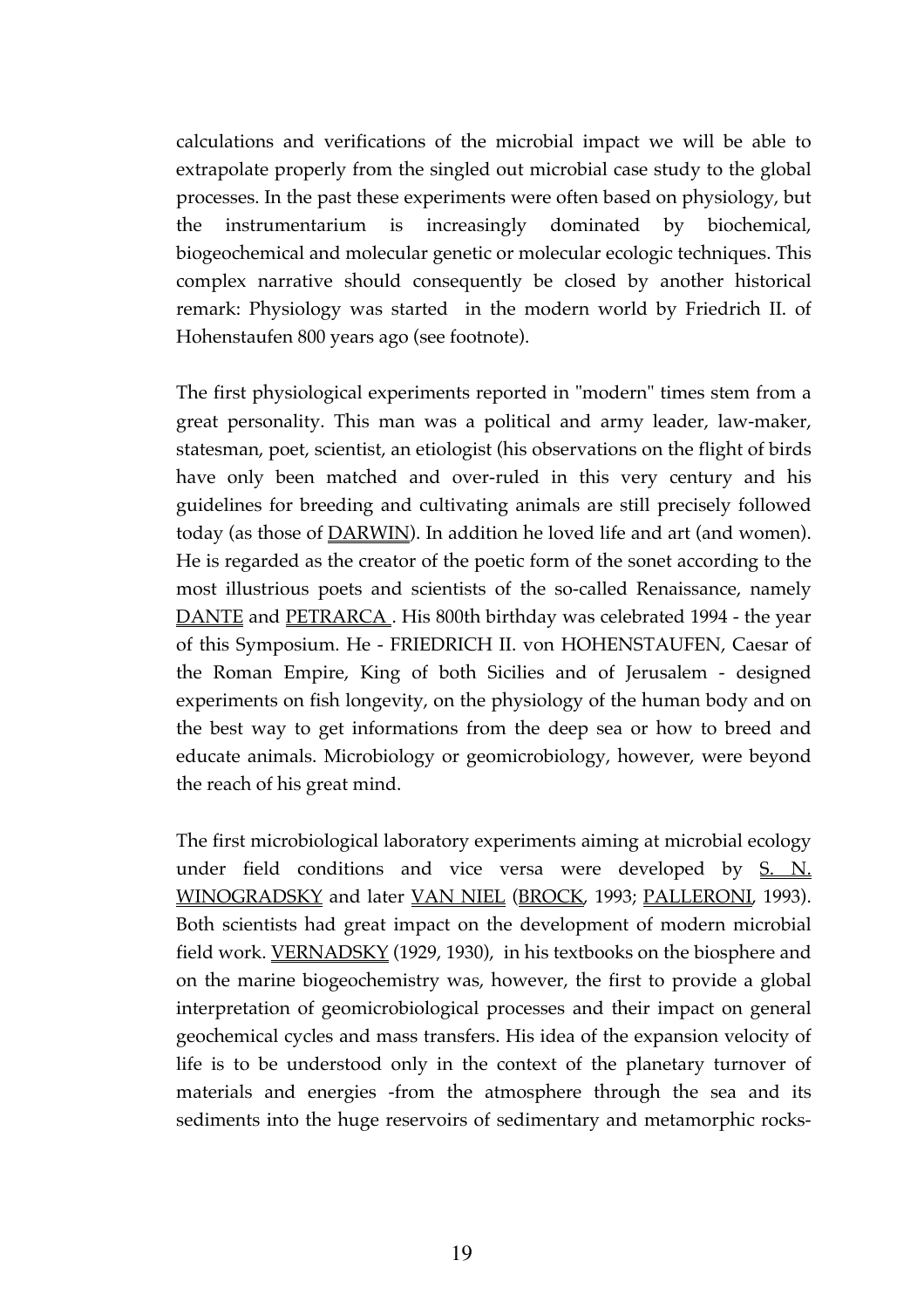on a geological scale of masses and time. Two benchmarks in these developments were the books of **KUZNETSOV** on the role of microorganisms in the material cycles in lakes (KUZNETSOV, 1959) and on "Geological Microbiology" (KUZNETSOV, 1962). These works describe the organism-environment in a more global view than the terminologies of DE and ER.

Several years ago we chose subtropical lagoons and lagoonal environments as excellent field sites for geophysiological investigations (KRUMBEIN, 1971; KRUMBEIN & COHEN, 1974; KRUMBEIN, 1982). One such site is the Bardowil lagoon between Gaza and the Suez Canal, another one the Nile Delta itself with its large contributions of sediments, nutrients and chemical input from the African continent (TAHER, 1994). Such lagoons and sabkha environments were also studied in the Gulf of Aqaba (FRIEDMAN & KRUMBEIN, 1985). Natural and man-made laboratories of this kind were further found in the salt gardens of Lanzarote, Malta, the "Salins de Giraud" near Marseille, and in the northernmost salt gardens of the world in the region of Batz-Guérande in Bretagne. We further expanded these studies into silicoclastic microbial mat systems of the North Sea and model salt systems in the laboratory at a scale of 2x2 m and a water depth of only several centimeters.

The biogeochemical and geophysiological potential of such marginal coastal systems is apparent in their high biological productivity coupled with high sedimentation rates and high nutrient supply from continental biodegradation of rocks and/or pollution. More than 95% of the present-day calcium carbonate or potential limestone production is going on in subtropical to tropical lagoonal environments, while this productivity may be ultimtely deposited in deeper waters. These environments are characterized by a high adaptability of microorganisms and by extremely high organic productivities, which in turn by decay processes lead to enormous accumulations of biogenic minerals such as calcium carbonate, sulfides, phosphates, and iron minerals. Interestingly, past and present production and burial of calcium carbonate (limestone) is matched in a 5:1 ratio by the production and burial of organic carbon compounds (gas, petroleum, tar,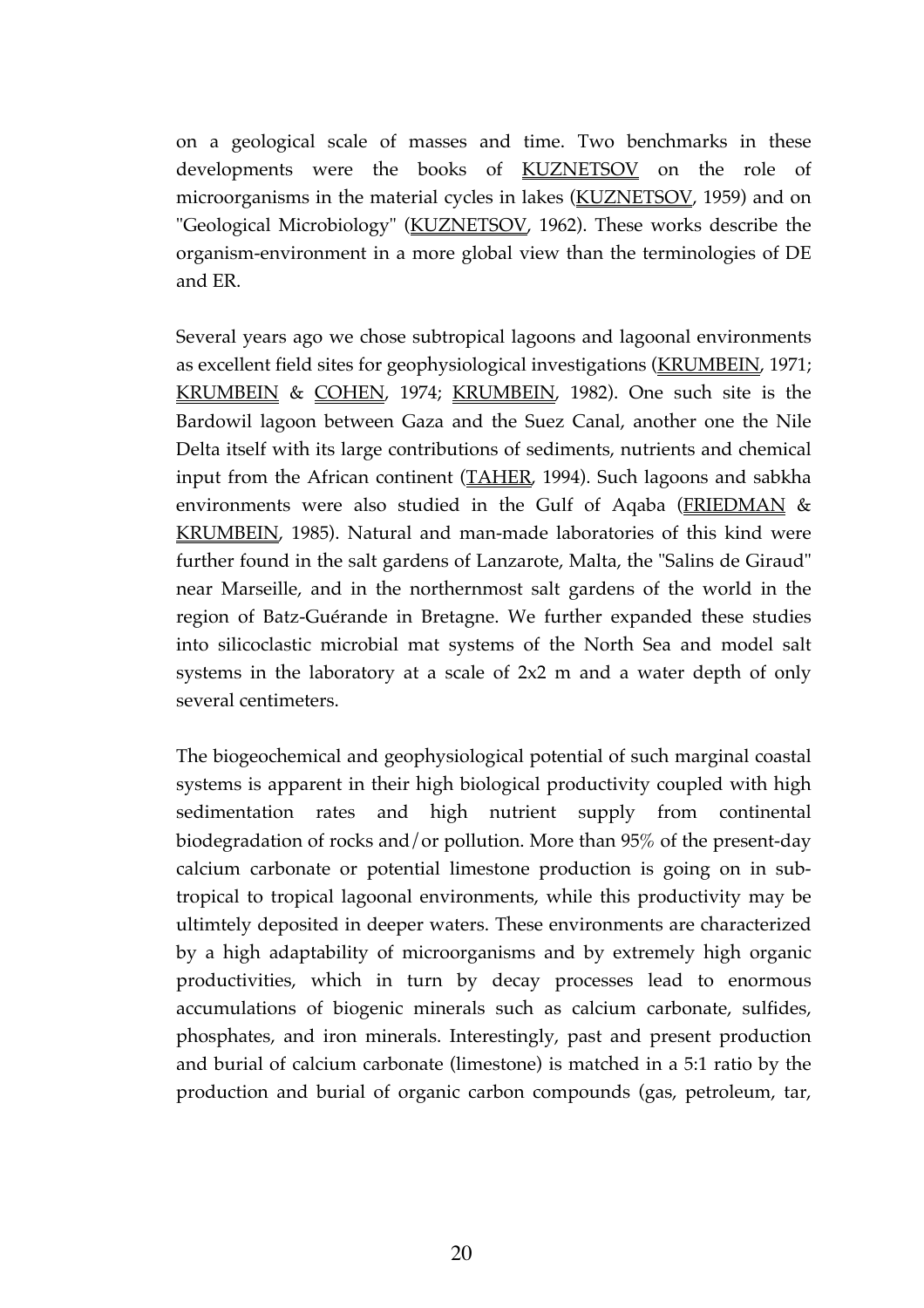coal, kerogen) -the energy sinks and reservoirs of terrestrial nature or terrestrial natural processes.

Intensive field studies, isolation of novel microorganisms, and laboratory and field experiments in such "Sabkha-Systems" and in the less intensively producing microbial mats of the North Sea enabled the analysis of certain key geophysiological and geochemical relations. We were able to show the potential of anoxygenic photosynthesis of cyanobacteria (KRUMBEIN & COHEN, 1974). We emonstrated microbial beachrock formation and degradation which is a general principle along all shores of the warmer seas (KRUMBEIN, 1979). The coexistance of high concentrations of oxygen with relatively excessive amounts of hydrogen sulfide within the multiply layered system of hypersaline microbial mats was shown (KRUMBEIN et al., 1979) and reportetd light penetration into such systems through salt directed light channeling of up to 7 cm (GERDES et al., 1985). Later methanogenesis in hypersaline systems was shown by us (GIANI et al., 1984) long before it was generally accepted that methanogenesis extends even into these systems which are usully under the influence of excessive sulfate concentrations. Finally the potential of aerobic nitrogen fixation in coastal microbial mat systems by non-heterocystous filamentous cyanobacteria (*Oscillatoria limosa)* and the potential of the same organism and others for fermentative pathways under exclusion of oxygen in anoxic conditions in the microbial mats was demonstrated (STAL & KRUMBEIN, 1981; HEYER & KRUMBEIN, 1991). The environmental impact of these processes must be called global in geological space and time scales.

The conclusion of the long debate on calcification in microbial mats is that practically all layered (laminated) and oolithic or oncolithic carbonate rocks in Earth's history were generated in lagoonal microbial mat systems. The biogeochemistry of lagoons, however, also includes the potential formation of large deposits of iron and other metal sulfides, iron oxide deposits, and of the biggest phosphate deposits of the world (KRUMBEIN, 1974, KRUMBEIN, 1979, KRUMBEIN et al., 1977, GERDES & KRUMBEIN, 1987, DAHANAYAKE et al., 1985, DAHANAYAKE & KRUMBEIN, 1985, DAHANAYAKE & KRUMBEIN, (1986).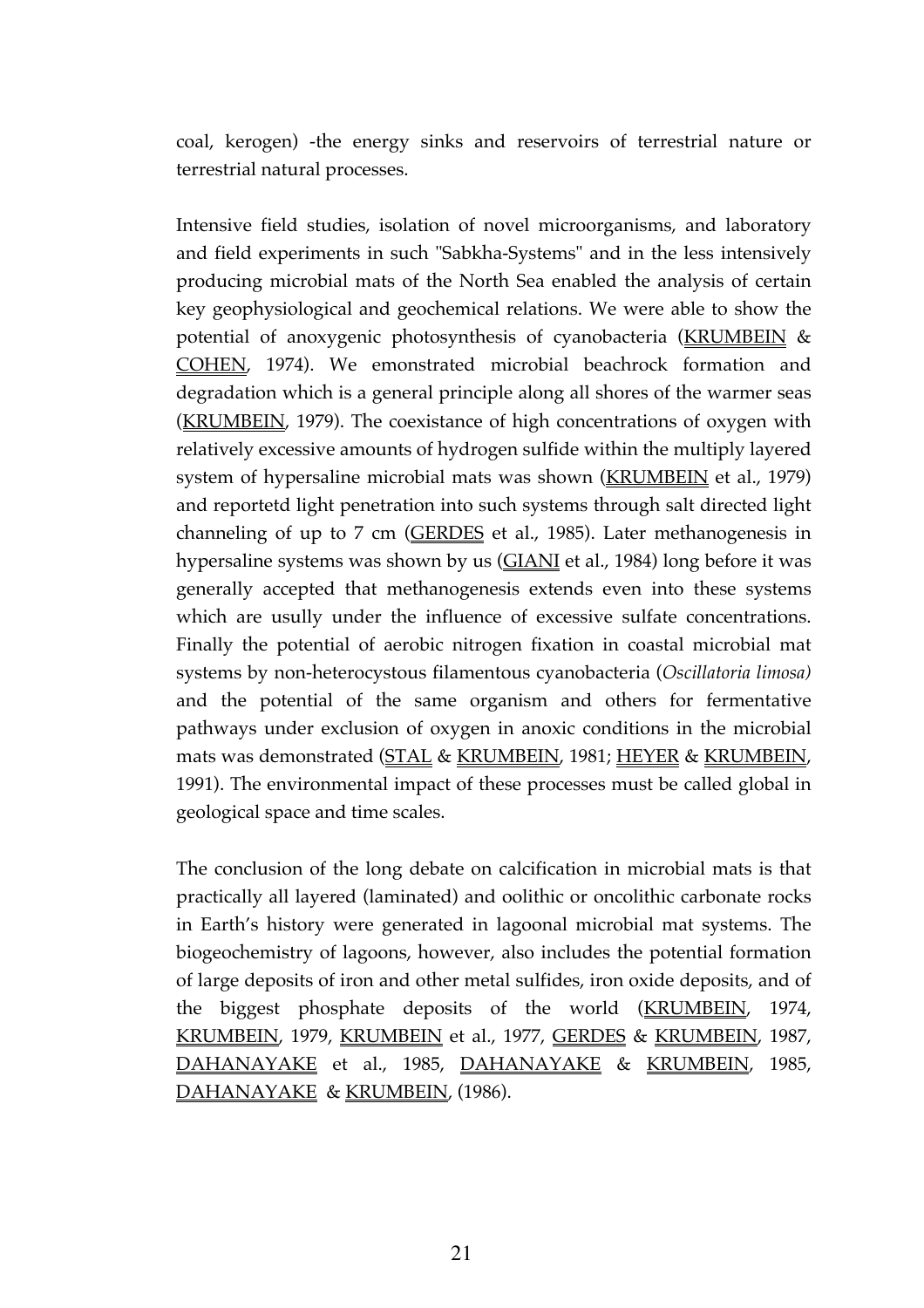Carbon dioxide, water, oxygen and hydrogen, calcium and sulfate, phosphate, dinitrogen, iron, and more or less large amounts of accessory elements are gradually incorporated into organic matter and metal sulfides as ideal reservoirs of energy and electrons, while the sulfides, phosphates, and partially also nitrogen-rich compounds serve as nutrient reservoirs for the ever-growing biological presence on this planet.

The physiological reactions and biochemical pathways of oxygenated and anoxic systems are very similiar, and the co-existence of respiratory and fermentative pathways can clearly be demonstrated in aquatic and terrestrial microbial mat systems. Every electron acceptor for respiratory chains has been shown to exist in such sediments; all fermentative processes, including the inorganic fermentation or disproportioning of thiosulfate have recently been demonstrated (Jorgensen, 1990). The same inorganic fermentation processes may also be found in the future for the disproportioning of iron salts, such as Fe<sub>2</sub>O<sub>3</sub> into FeS and Fe<sub>3</sub>O<sub>4</sub>.

Microbial mats and biofilms played an important role in Earth's history through stromatolite and biolaminite formation and continue to play this role in regulating the composition and oxidation status of the most important elements of the atmosphere (oxygen, nitrogen, carbon dioxide, methane, and many other trace compounds). The following also hint at the enormous importance of biofilms and microbial mats: the transformation of the most important elements of the hydrosphere (water itself being split and fused biologically in enormous amounts); the oxidation and reduction of carbon, iron, sulfur, nitrogen; the precipitation of calcium and potassium in the form of more or less soluble salts; and the oxidation and reduction status of the most important elements of the Earth's crust (reduced sulfides, oxidized carbonates of calcium and of iron, siliceous compounds, etc.) Furthermore, microbial mats serve as attractors and filters for polluting and poisonous man-made substances. They represent sensitive biological membranes or geomembranes. Their highly complex structure serves as a sorption and organisation site for many processes and compounds on a global scale. Therefore it seems legitimate to state that biofilms or microbial mats are sub-systems of global change and global structuration, which cannot be underestimated compared with eukaryotic control systems. The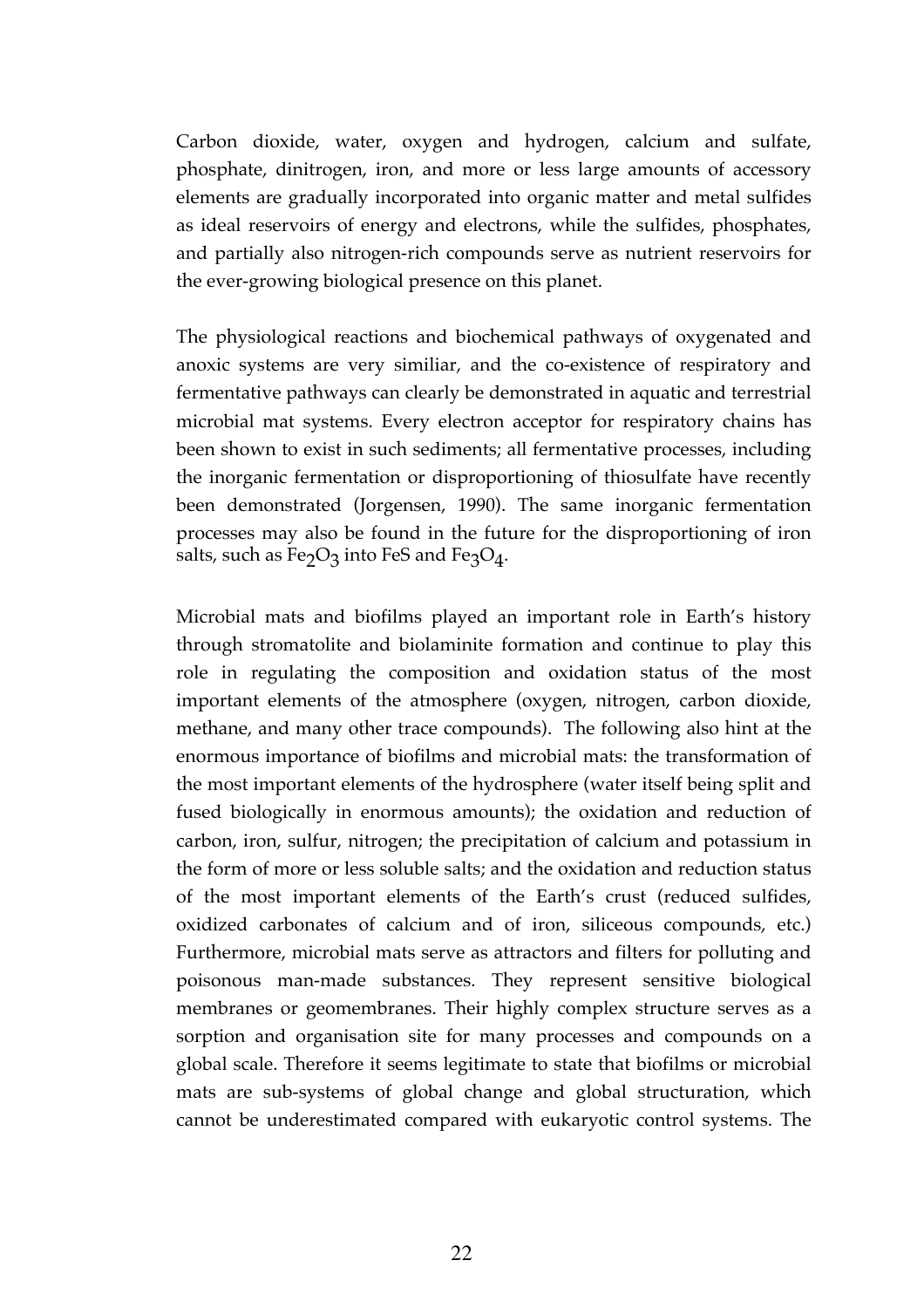views of the microbiologists and "botanical" or "zoological" physiologists therefore must be combined into a single, global geophysiological approach.

# **Fractal physics and biogeomorphogenetic principles with respect to organism-environment relations**

In the past, the biogeochemical and parahistological potential of microbial mat systems was very difficult to analyze because descriptors for their sorptive and structural potential were lacking. Viscosity, porosity, pore volumina, and adhesional factors were practically impossible to define in these highly structured, porous, "mesoscopic" systems. They cannot be described by a characteristic dominant length, but exhibit structuredness on all scales. Neither is it possible to describe such objects by the geometry of a classical, differentiated mathematical approach, nor will it be possible to explain their genesis and dynamics in the frame of traditional linear, reversible physics. The usually successful approaches - absolutely structurally organized or totally amorphous - are not applicable; a quantum mechanistic, exact consideration is as useless as a thermodynamicmechanical one in every-day scales.

These biogeochemically operating, highly structured microbial mat systems, however, are amenable to so-called fractal-calculus, by which a defined mathematical description and classification of highly structured objects seems possible. In connection with the modern approaches to the characterization of topological and compositional disorder, fractal-calculus may enable a precise geometrical analysis of such complex systems as microbial mats and the highly porous sedimentary rocks derived from them .

The recognition of fundamental morphogenetic principles in the framework of the physics of non-linear dynamic systems and self-propelled irreversible processes may help us to understand the complex biogeochemical reactions of such systems as well. We have the potential to calculate and model complex bacterial colonies and even more complex biofilms and microbial mats. These morphogenetic approaches will eventually enable us to better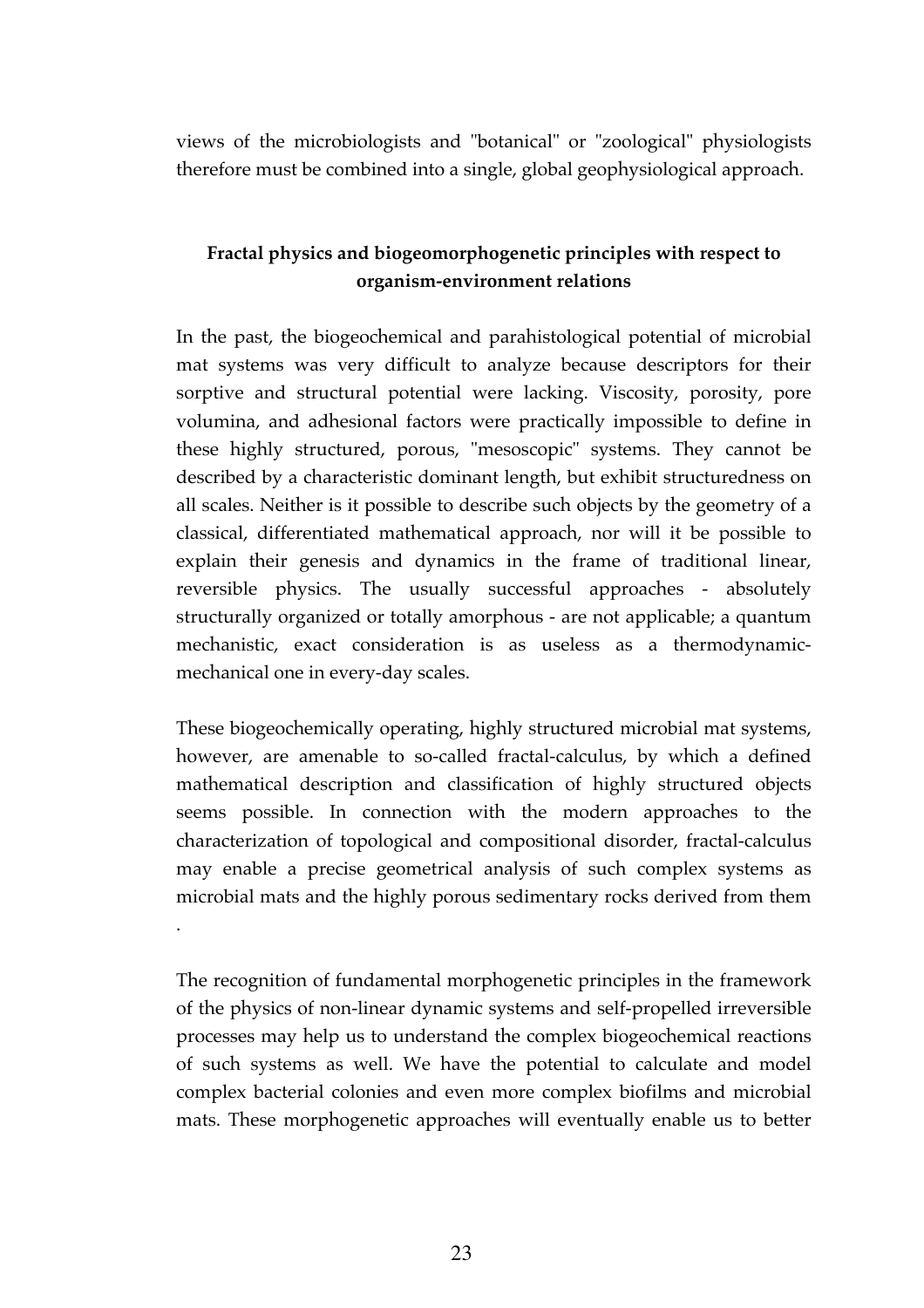understand and analyze the apparently non-thermodynamic biogeochemical processes in such systems (KRUMBEIN & SCHELLNHUBER, 1990). All these phenomena (e.g., marine snow, fecal pellets, microbial mats in shallow water systems and especially in confined lagoon environments) require further elaboration and modeling. This is especially important, because biofilms and microbial mats apparently represent the "factories" for the biogeochemical turnover of the most important compounds of the atmosphere, hydrosphere, and lithosphere.

The following questions may sooner or later be modeled and solved by the application of fractal-calculus and dynamic systems physics to microbial mats in lagoon environments and elsewhere:

- transport, filter capacity
- origin, structure, and diagenesis of microbial mats
- mat geometry and dynamics
- biogenic accumulation of metals and their agglomerations in the water column
- interaction of microorganisms with macromolecules and solid surfaces
- expansion and distribution of pollutants
- natural distribution and fixation of energy and matter in bioactive sediments
- natural global balances between sediment, water column, and underlying sedimentary systems
- experimental build-ups and models for the incorporation of life processes of benthic organisms into the physics and chemistry of benthic systems
- Initiation of plate tectonics by fractionation of reduced (coal, oil, kerogen) and oxidized carbon compounds (limestone, dolomite, marble)
- Biocorrosion and biodegradation of rock and mountains by biofilms and microbial mats

The immediate problems and questions regarding the impact of microbial life on the marine and terrestrial environments, however, relate to some basic questions of microbiology itself. These questions are multiple and require more careful analysis:

- Is the wax and wane of microbial mats energy- and nutrient-dependent?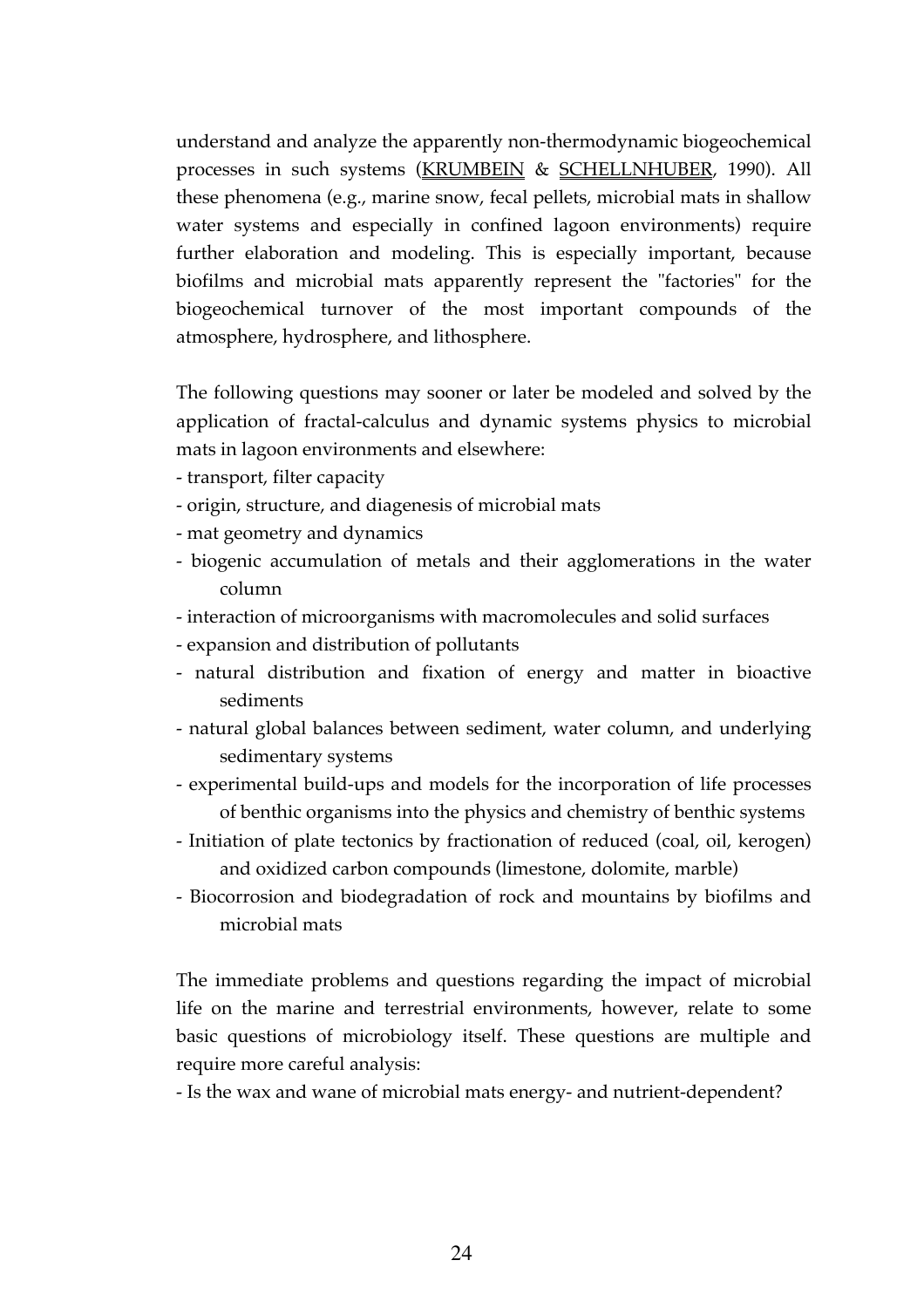- How do viruses and phages interact with structured microbial mats and their biogeochemistry?
- How can we precisely model nutrient and light relations in phototrophic microbial mats?
- How does lateral transport in such complex systems interfer with vertical transport?
- How is the transport itself organized? Macroorganisms and burrowing? Microbes? Diffusion ?
- How are the diffusional processes of oxygen and other compounds related to the physiological activity of microbial mats?
- Does the exchange rate in microbial mats depend on grazing and burrowing animals, and to what extent?

Many of these points are not satisfactorily settled and it may take some time before we can derive accurate global geophysiological models from the case studies of lagoon microbial mat systems and their biogeochemistry.

# **Climatic relations and conclusions**

The comparative biogeochemistry of aquatic and terrestrial as well as tropical and temperate microbial mats can help us to understand ongoing processes in different parts or organs of the whole body of Earth. This includes the view that on the organisational level of biofilms the reactive surface between atmosphere and biofilms as well as between hydrosphere and biofilms is dominated by the interactive surface area soil/rock biofilm to atmosphere rather than hydrosphere/atmosphere. We are taught that 70% of the Earth's surface is covered by water. If we consider, however, that the space of exchange between microbiota and atmosphere is in the order of magnitude of  $250\mu m^2$ , then the fractal dimension will yield a reactive surface of soil and rock microflora of Earth with the atmosphere which is perhaps 1000 to 10 000 times higher than that of the oceanic surface with the atmosphere (KRUMBEIN, 1995). The features of energy-, gas- and nutrientexchange of biofilms or the exchange through the parahistologically defined skin of Earth that clearly seem to increase or decrease from north to south or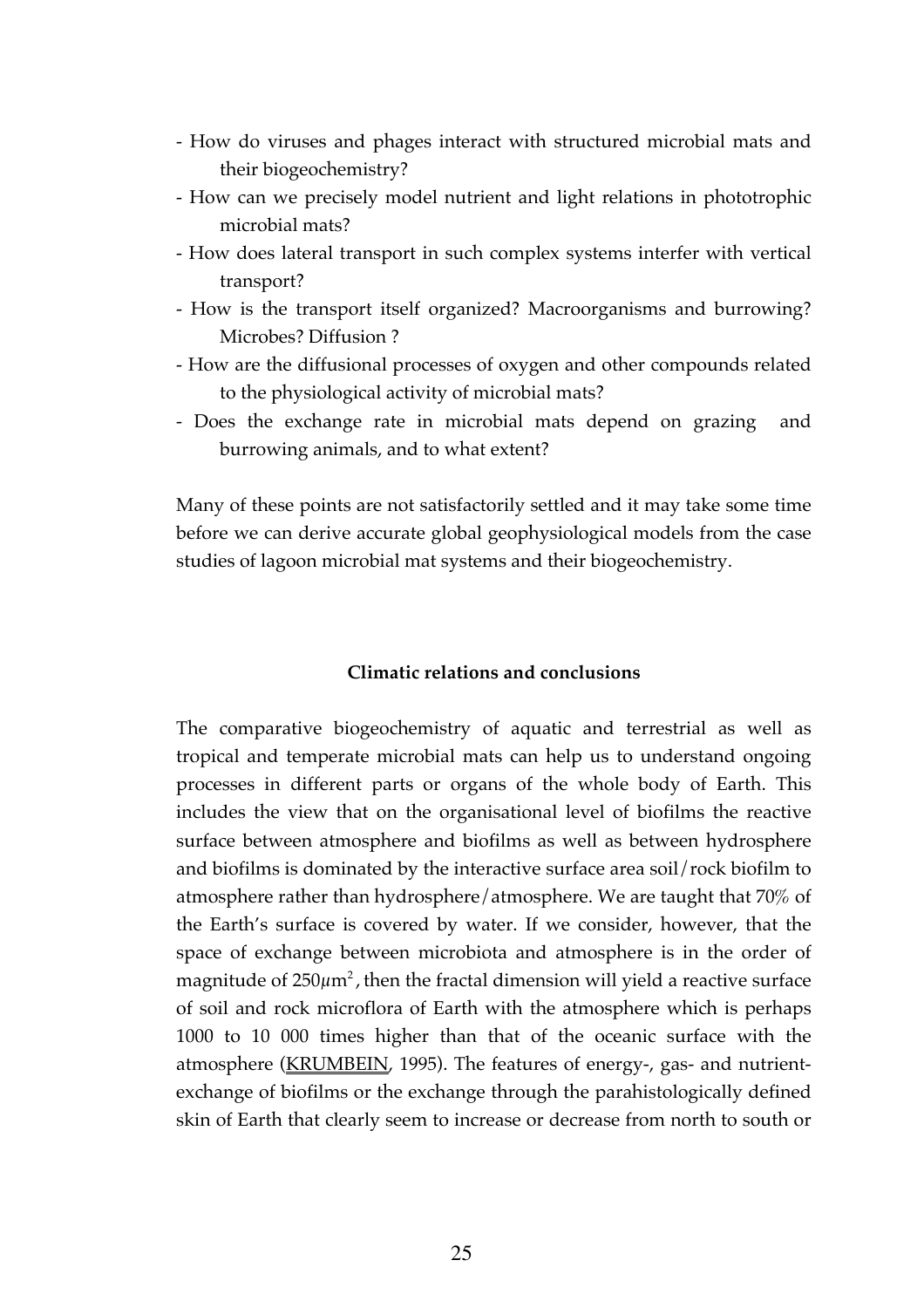from 10 000 m depth in the ocean to 8000 m high above NN with respect to our present knowledge are e.g.:

- 1) availability and penetration depth of light,
- 2) concentration of important chemical species,
- 3) organic compound and calcium carbonate production and decomposition,
- 4) mineral, rock, and mountain formation and destruction (especially sulfides/oxides and phosphates),
- 5) gradients from oxic to anoxic and from oxigenic to anoxigenic,
- 6) nutrient turnover,
- 7) trapping capacity of microbial systems,
- 8) coupling of organic and inorganic geochemical cycles,
- 9) structuration and communication,
- 10) transport capacity and speed, and finally
- 11) horizontal and vertical mass transfer on the scale of biologically driven plate tectonics.

Many of these processes are triggered and controlled by temperature and climate in general, many of them by light or both, others by completely different factors, that we do not yet fully understand. The geomicrobiologist and geophysiologist, however, increasingly studies his topics under the assumption that even climate and its regulators (such as polar caps, orogenesis, biocorrosion and bioerosion, oceanic currents, etc.) are firmly controlled by living matter. The great physicist, aphorist, and sarcast LICHTENBERG gave expression of this approach in his "Sudelbücher" by saying:

"Hätte ich zu Värdohüs keinen Kirschkern in die See geworfen, so hätte der Tropfen Seewasser, den sich Mynheer am Kap von der Nase wischte, nicht genau an dem Ort gesessen."

"If I had not thrown the cherry-stone into the Sea at Värdohüs, the drop of sea-water which Mynheer at the Cape wiped from his nose would not have been situated exactly at this spot."

Between 1930 and 1990 it was generally deemed necessary to study the relations of animal and microbe communities among each other and with the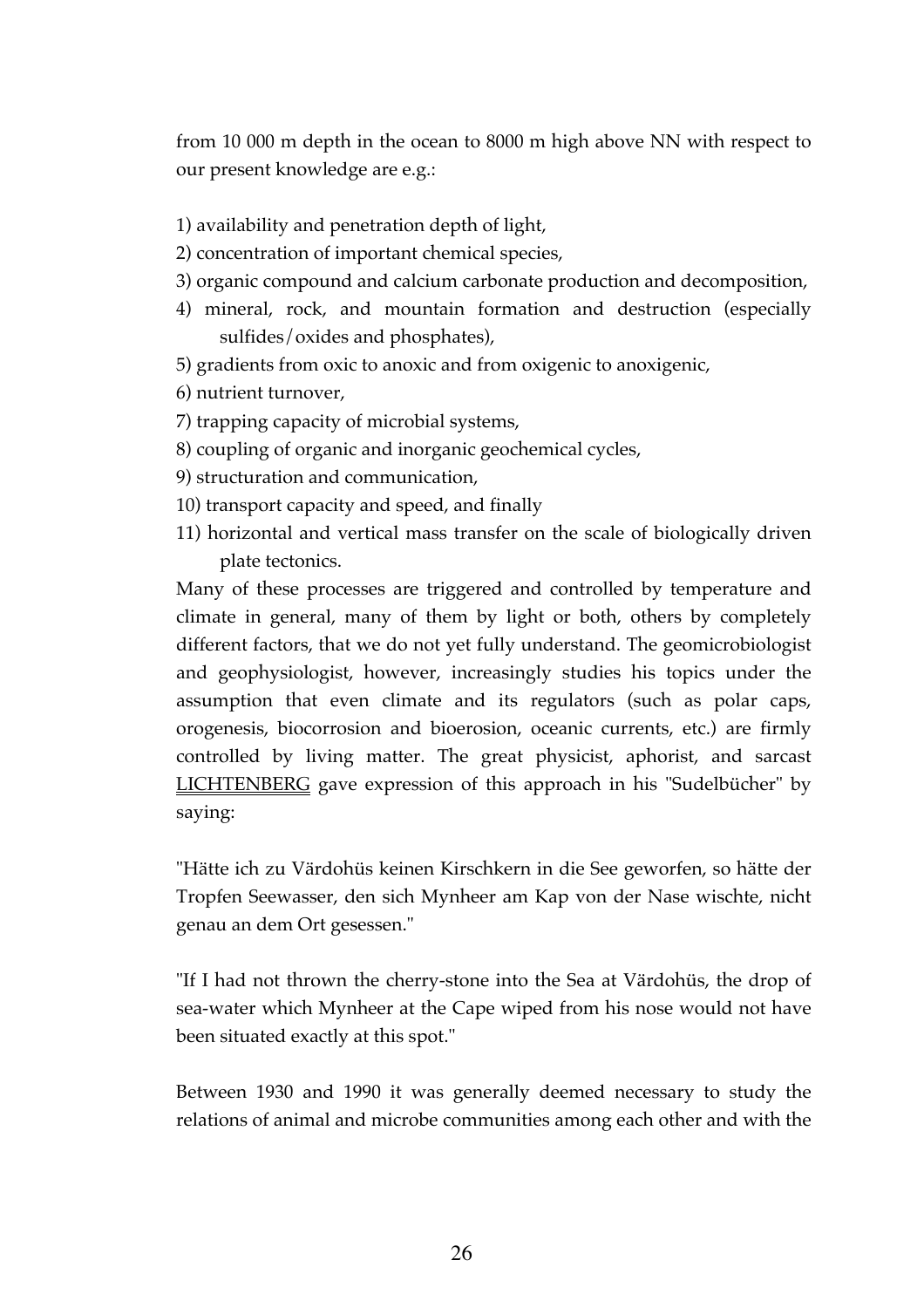surrounding physico-chemical environment using mainly "ecological" techniques within the frame of DE, ER, and GE.

New geophysiological and molecular techniques, in combination with the physics of dynamic systems are necessary to understand microbial and biophysical processes in the fractal dimension of marine sediments as well as in the continental parts of the geophysiological reactions. Geophysiology and parahistology hint at reactions that are not ruled by the laws of diffusion or by metabolic rates. The goal is to test field observations in laboratory models, in model calculations, and finally to extrapolate from these data the global biogeochemical processes assumed to control the dynamisation of global biogeochemical pathways. For example the geophysiological basis of the biogenic formation of sedimentary rocks and ore deposits and its bearing on life processes of later epochs has to be analysed. The biogenic accumulations of chemical compounds, which are often locked into the sedimentary rock crust for millions of years, must have a severe impact on the availability of energy, electron donors and acceptors, and nutrients for life processes; this will further affect the biological control of geologic, hydrologic, climatic, and last not least geomorphogenetic cycles which - in turn - will control the amount and transfer speed of biologically important geochemical cycles. In recent work, WACHENDÖRFER (1991) and KRUMBEIN (1993 a, b) have approached the complex relationship between living matter and the environment using the new term parahistology. It can further be demonstrated that the accumulation of sedimentary rock systems, their transportation through space and time, as well as their deterioration (biocorrosion, bioerosion, biodecomposition) leads to relationships between living matter and terrestrial environment via climate interlocking, this may even involve orogenetic processes and the vax and wane of such huge land masses as the Tibet Massif. All these processes must be included into the geophysiological dialogue between the parahistological living tissue of Earth and her sluggish or inert internal and/or external environment. Environment here includes outer space, sun energy input, and decreasing energy output of the Earth's interior. A calculation of all material losses and gains during Earth's history will make the comparison with a single organism even more plausible, inasmuch as losses of gases and gains of extraterrestrial dust are also biologically influenced (ANDERSON, 1984,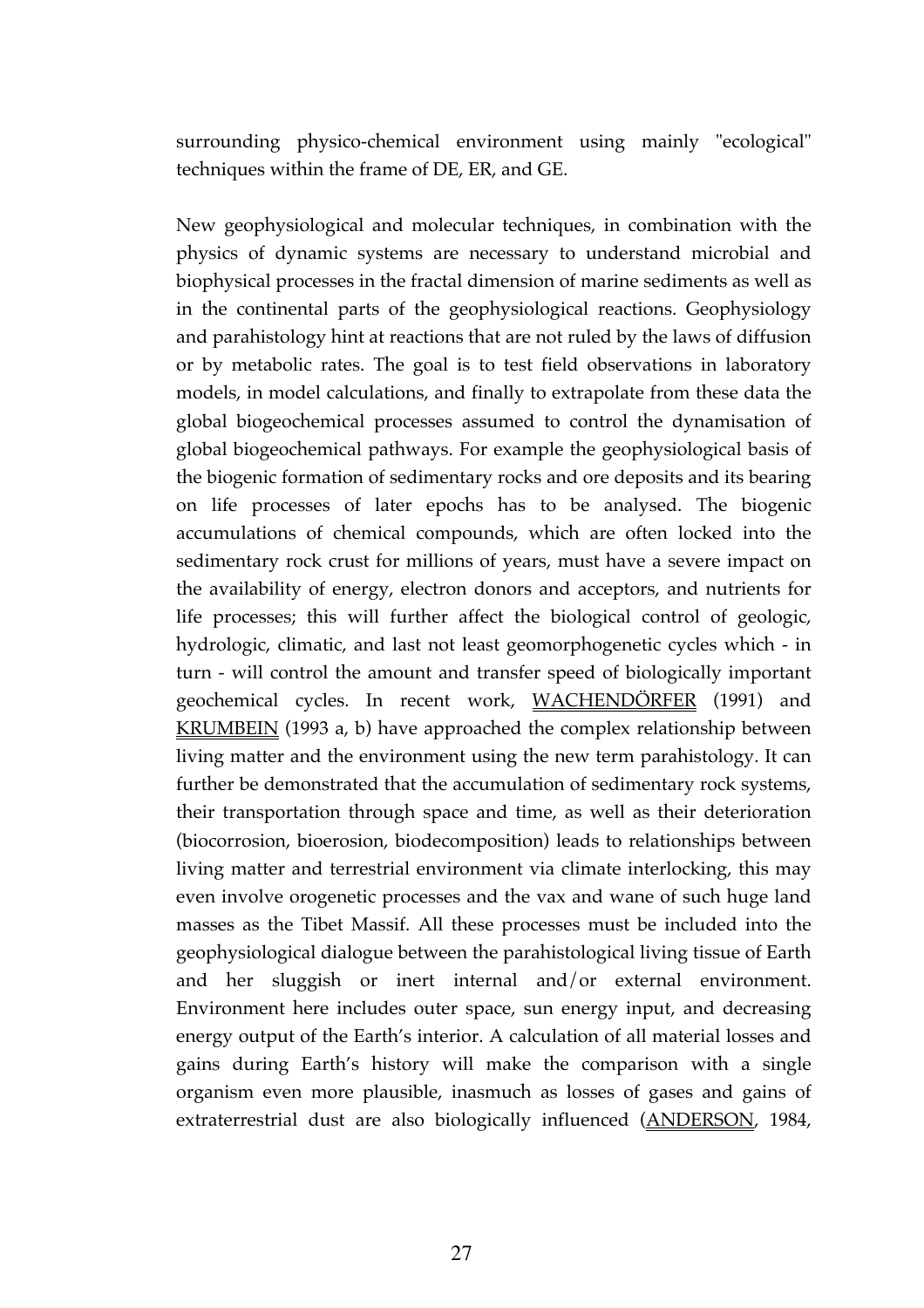KRUMBEIN & SCHELLNHUBER, 1990, 1992; KRUMBEIN, 1993 a b; KRUMBEIN, 1995). Thus we have reasons to state that Earth really acts as an organsm, as it is fed by external sources of energy and matter and excretes its metabolic products into space as waste energy and waste material. In the context of geophysiology, episodic events or catastrophes as discussed by BOERO (1994 and this volume) may be regarded as a faster or slower breathing, faster or slower running, or even a jump of an animal.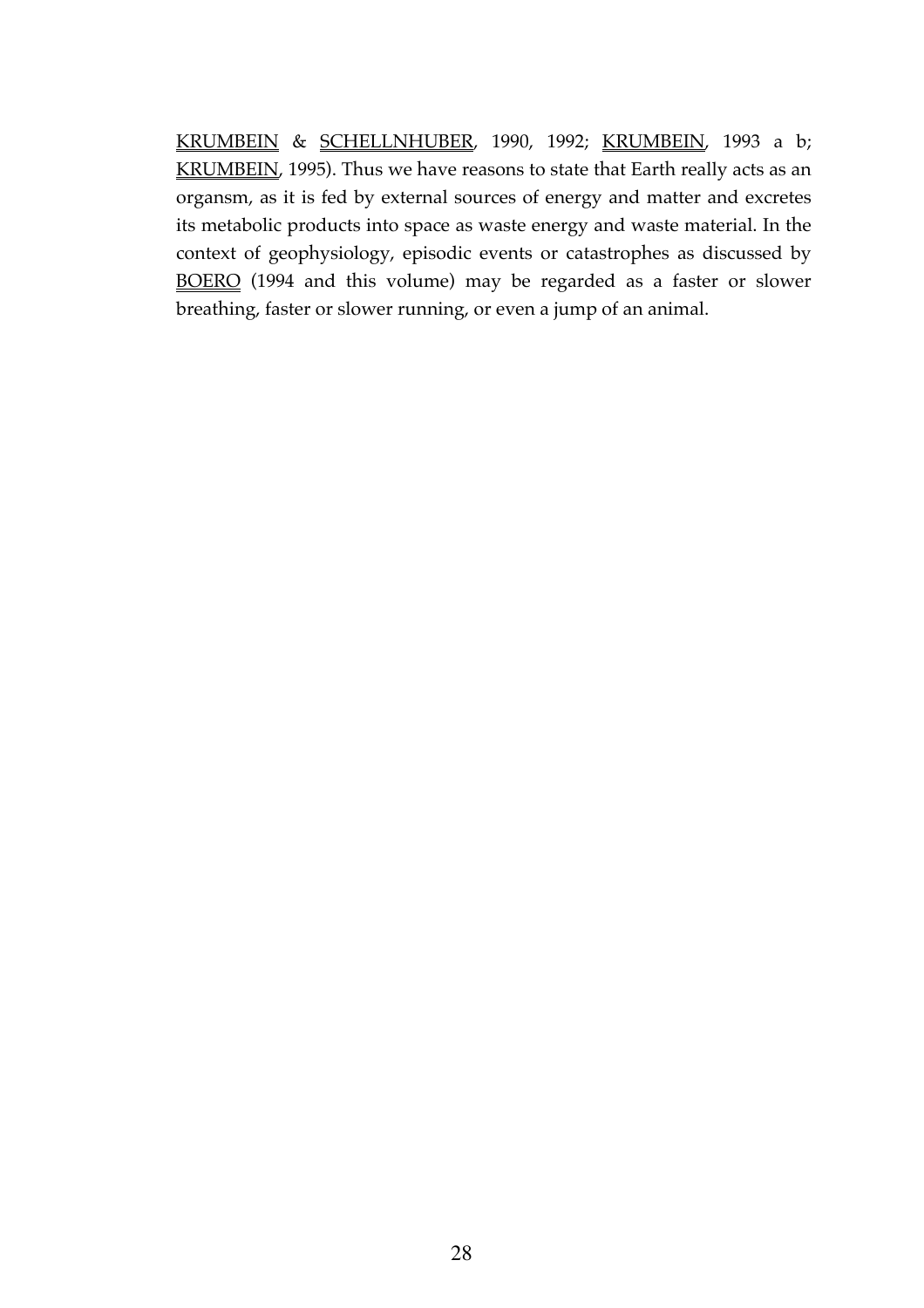#### **References**

- ANDERSON, D. L., 1984. The Earth as a planet: Paradigms and paradoxes. Science, 223,347-354.
- BOERO, F. 1994. Fluctuations and Variations in Coastal Marine Environments. Marine Ecology, 15, 3-26.
- BOERO, F. 1995. Episodic Events: their relevance to ecology and evolution. Proc. 29th Europ. Symp. Mar. Biol. Vienna, (eds. etc. to be added by editors)
- BROCK, T. D., 1993. Origins and status of microbial ecology. pp 201-206 in: Guerrero, R. and Pedrós-Alió, C. (eds.) Trends in Microbial Ecology, Spanish Soc. for Microbiology, Barcelona, 717 pp.
- CRAMER, F. (1989). Chaos und Ordnung, Über die Ordnung des Lebendigen DVA, Darmstadt, 320 pp.
- DAHANAYAKE, K. GERDES, G. and KRUMBEIN, W. E. 1985. Stromatolites, Oolites and Oncolites biogenically formed in situ. Naturwissen. **72**, 513-518.
- DAHANAYAKE, K. and KRUMBEIN, W. E. 1985. Ultrastructure of a microbial mat generated phosphorite. Miner. Deposita **20**, 260-265.
- DAHANAYAKE, K. and KRUMBEIN, W. E. 1986. Microbial structures in oolithic Iron Formations. Miner. Depos. **21**, 85-94.
- DARWIN, CH. (1979, originally 1859). The Origin of Species.- Avenel Books, N. Y., 459 pp.
- EHRENBERG, C. G. (1854) Mikrogeologie. Das Erden und Felsen schaffende Wirken des unsichtbar kleinen selbständigen Lebens auf der Erde. Voss, Leipzig, 374 pp.
- EHRENBERG, C. (1905). Unser Elternhaus. Schildberger, Berlin, 224pp.
- FRIEDMAN, G. M., and W. E. KRUMBEIN. (eds.) 1985. Hypersaline Ecosystems - The Gavish Sabkha. Ecological Studies, vol. 53. Springer, Berlin. 484 pp.
- FURNES, H., THORSETH, I. H., TUMYR, O., TORSVIK, T. and FISK, M. (in press) Microbial activity in the alteration of glasses from pillow lavas from ODP Hole 896A Leg 148. Proc. of the ODP Sci. Results, in press.
- GERDES, G., and W. E. KRUMBEIN. 1987. Biolaminated Deposits. Springer, Berlin. 181pp.
- GERDES, G., KRUMBEIN, W. E. and HOLTKAMP, E. M., 1985, Salinity and water activity related zonation of microbial communities and potential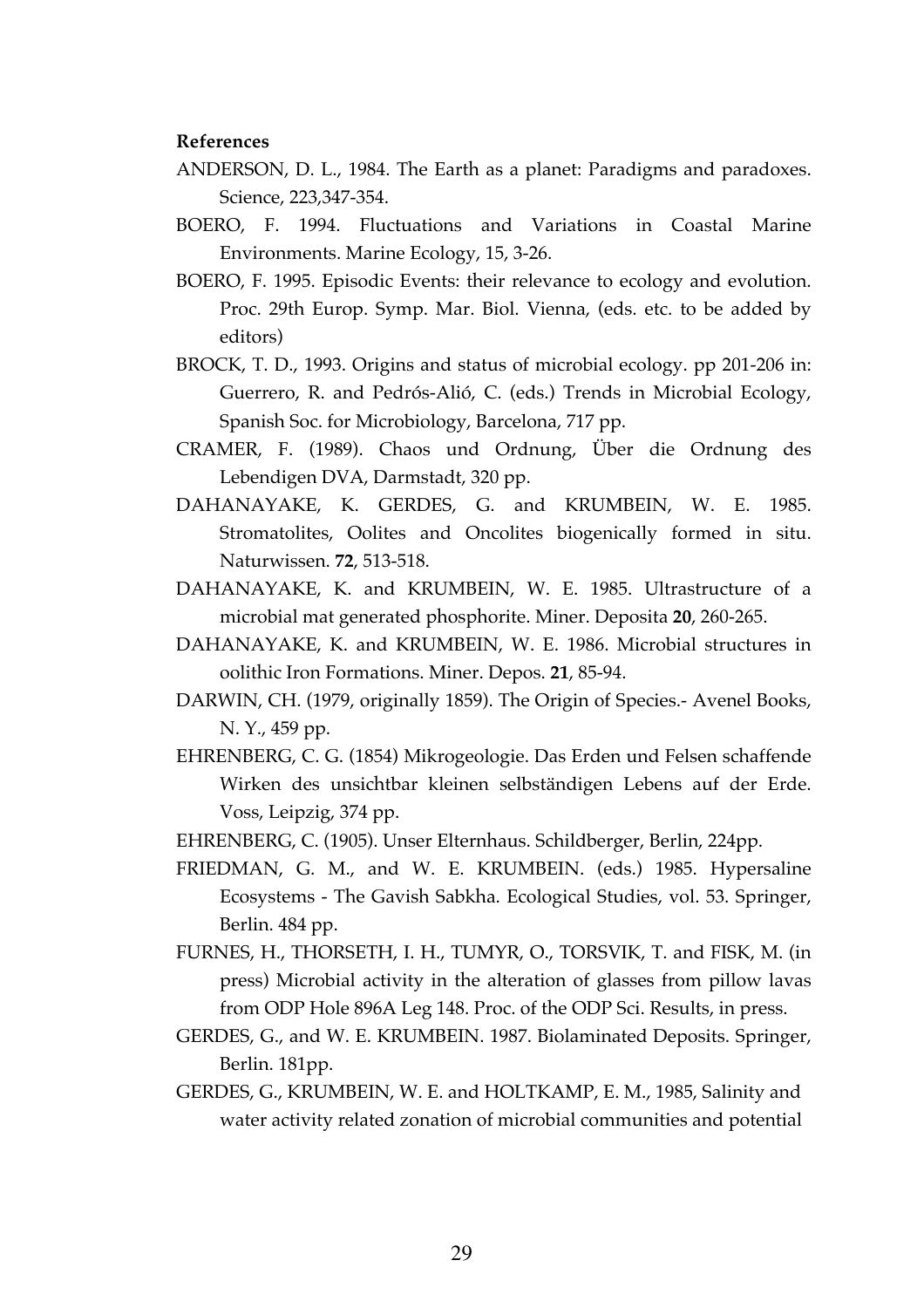stromatolites of the Gavish Sabkha. In Hypersaline Ecosystems - The Gavish Sabkha, v. 53, p. 238-266, edited by G. M. FRIEDMAN and W. E. KRUMBEIN, Springer, Berlin, 484 pp.

- GERDES, G., W. E. KRUMBEIN, and REINECK, H. E. 1987. Mellum Portrait einer Insel. Waldemar Kramer, Frankfurt, 344 pp.
- GIANI, D., GIANI, L., COHEN, Y. and KRUMBEIN, W. E., 1984, Methanogenesis in the hypersaline Solar Lake (Sinai): FEMS Microbiol. Lett., v. 25, p. 219-224.
- HERDER, J. G. (1784, 1876). Ideen zur Philosophie der Geschichte der Menschheit. Gustav Hempel, Berlin. S. 62 in Band 2 abgedruckt in Bd. 10 der g esammelten Werke.
- HEYER, H. and KRUMBEIN, W. E. 1991. Excretion of fermentation products in dark and anaerobically incubated cyanobacteria. Arch. Microbiol. **155**, 284-287.
- HUMBOLDT, A. v. (1844ff) Kosmos-Entwurf einer physischen Weltbeschreibung, Stuttgart, Cotta, vier Bände.
- HUTTON, J. (1788) Theory of the Earth. Trans. Royal Soc. Edinburgh, 1 (2) 209-304
- JORGENSEN, B. B., 1990. A thiosulfate shunt in the sulfur cycle of marine sediments. Science, 249, 252-254.
- KANTOROWICZ, E., (1927, 1931, 1992). Kaiser Friedrich der Zweite. Klett Cotta, 1992, 649pp.
- KRUMBEIN, W. E. 1971. Sedimentmikrobiologie und ihre geologischen Aspekte. Geol. Rdsch. 60: 438-471.
- KRUMBEIN, W. E. 1974. On the precipitation of aragonite on the surface of marine bacteria. Naturwissensch. **61**, 167.
- KRUMBEIN, W. E. 1979. Photolithotrophic and chemoorganotrophic activity of bacteria and algae as related to beachrock formation and degradation (Gulf of Aqaba, Sinai). Geomicrobiol. Jour. **1**, 139-203.
- KRUMBEIN, W. E. (1983a). Microbial Geochemistry. Blackwell, London., 330 pp.
- KRUMBEIN, W. E. 1983b. Stromatolites The Challenge of a Term in Space and Time. Precamb. Res. 20: 493-531.
- KRUMBEIN, W. E., 1982, Biogeochemistry and Geomicrobiology of Lagoons and Lagoonary Environments. In Coastal lagoon research, present and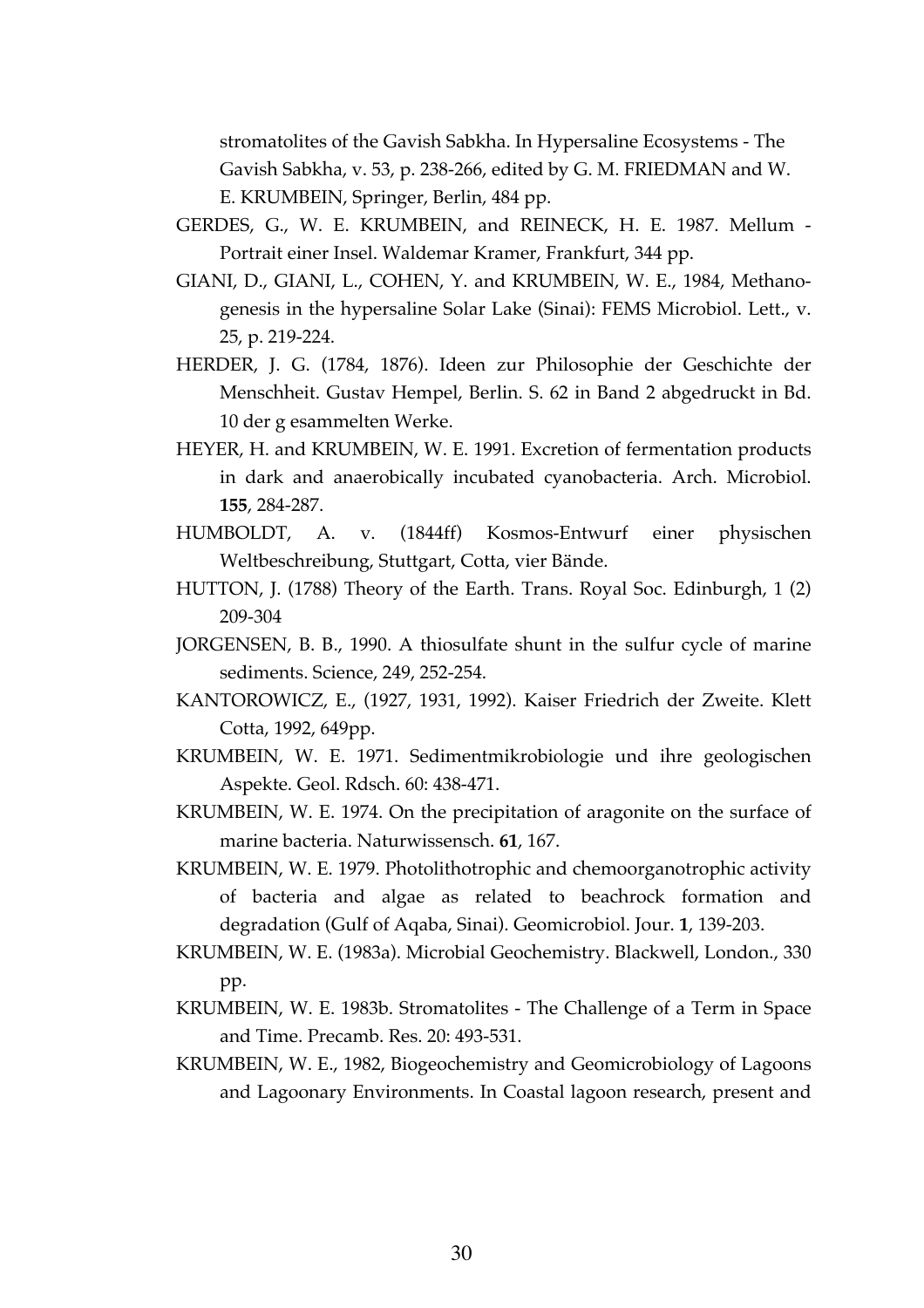future. UNESCO technical papers in marine Sciences, v. 33, p. 97-109, edited by UNESCO IABO, Paris, 348 pp.

- KRUMBEIN, W. E. 1988. Geomicrobiology, p. 301-308. In: C. W. jr. Finkl (ed.), The Encyclopedia of Field and General Geology, vol. 14. Van Nostrand Reinhold Company, New York.
- KRUMBEIN, W. E., 1989. Ökologie und Ökonomie Naturwirtschaft und Volkswirtschaft - für einen neuen Umgang zwischen Mensch und Natur. NNA-Berichte 2, 85-90.
- KRUMBEIN, W. E. 1990. Der Atem Cäsars Versuch einer Antwort auf die Frage, ob Geophysiologie eine Methode sei, die Erscheinungen und Vorgänge des Bioplaneten Erde in Bilder zu fassen. Mitt. Geol.-Paläont. Inst. Univ. Hamburg **69**, 267-301.
- KRUMBEIN, W.E., 1993a. Geophysiologie, Klima und Biogeomorphogenese. Eine späte Würdigung der Physikotheologie des jungen Immanuel Kant. pp. 141-163 in: Ruprecht-Karls-Univ. Heidelberg, Hrsg.: Klima: Studium Generale 1992/93, Heidelberg, 177 pp.
- KRUMBEIN, W. E., 1993b. Microbial Biogeomorphogenesis An appraisal of Immanuel Kant- p. 483-488 in: Guerrero, R. and Pedrós-Alió, C. (eds.) Trends in Microbial Ecology, Spanish Soc. for Microbiology, Barcelona, 717 pp.
- KRUMBEIN, W. E., BUCHHOLZ, H., FRANKE, P., GIANI, D., GIELE, C. and WONNEBERGER, K., 1979, O<sub>2</sub> and H<sub>2</sub>S coexistence in stromatolites. A model for the origin of mineralogical lamination in stromatolites and banded iron formations: Naturwissen.sch,. 66, 381-389.
- KRUMBEIN, W. E., and Y. COHEN. 1974. Biogene, klastische und evaporitische Sedimentation in einem mesothermen monomiktischen ufernahen See (Golf von Aqaba). Geol. Rdsch. 63, 1035-1065.
- KRUMBEIN, W. E., Y. COHEN, and M. SHILO. 1977. Solar Lake (Sinai) 4. Stromatolitic cyanobacterial mats. Limnol. Oceanogr. 22, 635-656.
- KRUMBEIN, W. E. and DYER, B. D., 1985, This planet is alive Weathering and Biology, a Multi-faceted Problem. In The Chemistry of Weathering, v. 149, p. 143-160, edited by J. I. Drever, D. Reidel Publishing Company, Dordrecht, 324 pp.
- KRUMBEIN, W. E. (1995). A neglected Carbon Sink? Biodegradation of Rocks. p. 113-124 in Allsopp, D., Colwell, R.R. and D. L. Hawksworth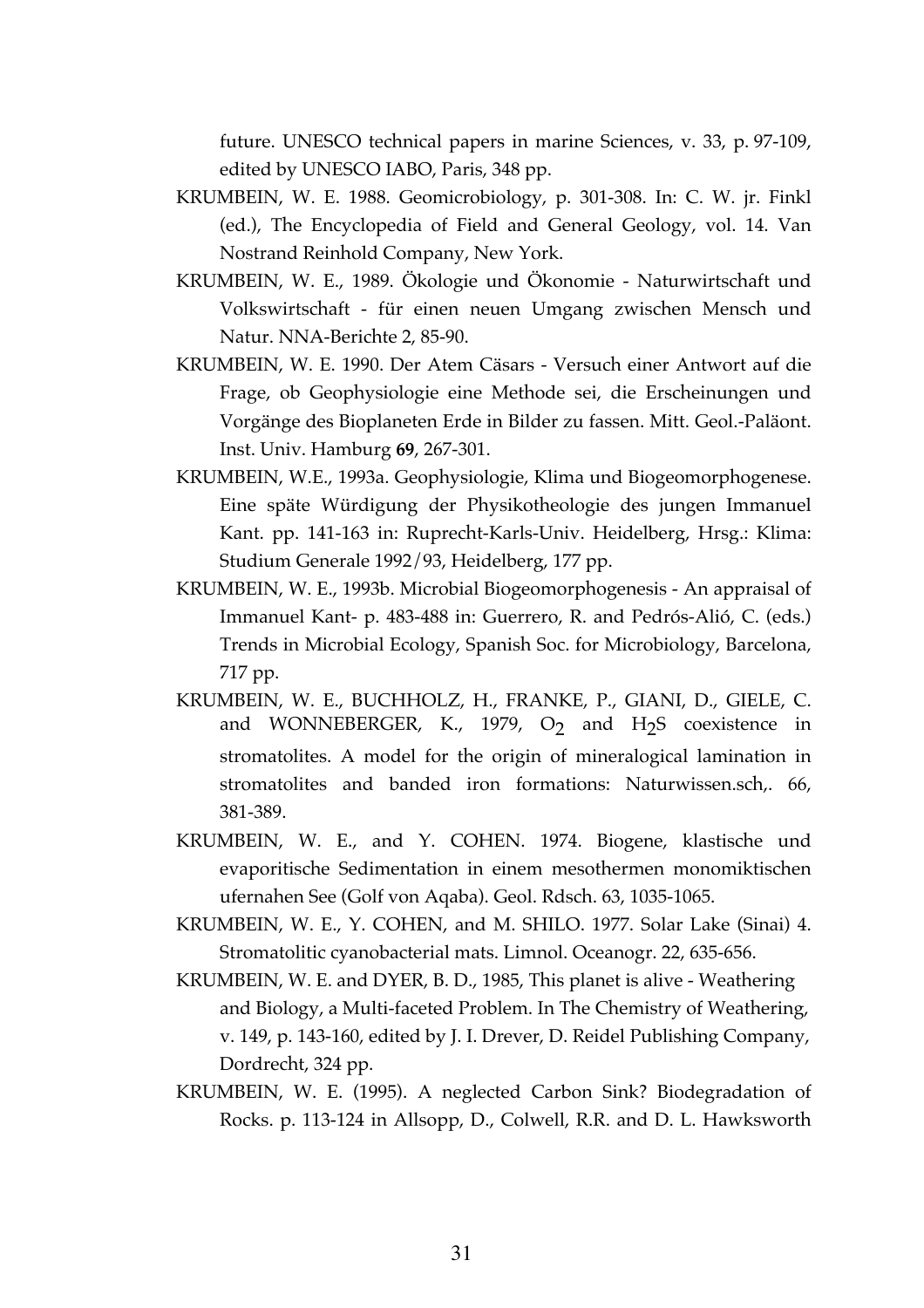(eds.): Microbial Diversity and Ecosystem Function. CAB International, Wallingford, 482pp.

- KRUMBEIN, W. E., and H.-J. SCHELLNHUBER, 1990. Geophysiology of Carbonates as a function of bioplanets. p 5-22 in Perspectives in Biogeochemistry, Kempe, Michaelis, Ittekott and Spitzy (eds.), Springer, Berlin, 433 pp.
- KRUMBEIN, W. E. and SCHELLNHUBER, H.-J., 1992. Geophysiology and Mineral deposits - a model for a biological driving force of global changes through Earth history, Terra Nova, 4, 351-362.
- KUZNETSOV, S. I. 1959. Die Rolle der Mikroorganismen im Stoffkreislauf der Seen. Deutscher Verlag der Wissenschaften, Berlin. 301pp.
- KUZNETSOV, S. I., Ivanov, M.V. and Lyalikova, N.N., 1962. Introduction to Geological Microbiology. McGraw Hill, New York, 252pp.
- LOVELOCK, J. (1989). The Ages of Gaia. Oxford Univ. Press, Oxford, 252pp.
- LUCRETIUS (Titus Lucretius Carus), 1973. De Rerum Natura. Reclam, Leipzig, 636 pp. (latin and german).
- MANN, Th. (1990) Joseph und seine Brüder I-IV, Fischer, Frankfurt many pages in four volumes.
- MASSON, G., 1993. Federico II di Suevia. Rusconi, Milano,455pp.
- MAYER, J. R. (1845). Die Organische Bewegung in ihrem Zusammenhange mit dem Stoffwechsel. ( Reprint Ostwald's Klassiker, 1911, Heilbronn).
- MAYR, E. , (1982). The growth of biological thought. Harvard Univ. Press, Cambridge, Mass., pp.974.
- NADSON, G. 1903. Die Mikroorganismen als geologische Faktoren. I.Über die Schwefelwasserstoffgärung im Weissowo-Salzsee und über die Beteiligung der Mikroorganismen bei der Bildung des schwarzen Schlammes (Heilschlammes), pp. 114-187. Komm. z. Erforsch. der Mineralseen b. Slawjansk, Petersburg.
- PALLERONI, N. J., 1993. Some reflections on microbial ecology. p. 501-504 in: Guerrero, R. and Pedrós-Alió, C. (eds.) Trends in Microbial Ecology, Spanish Soc. for Microbiology, Barcelona, 717 pp.
- RIEDL, R. (1975). Die Ordnung des Lebendigen. Berlin, Parey.
- RIEDL, R. (1982). Evolution und Erkenntnis. Piper, München.
- STAL, L. J., and W. E. KRUMBEIN. 1981. Aerobic nitrogen fixation in pure cultures of a benthic marine Oscillatoria (cyanobacteria). FEMS Microbiol. Lett. 11, 295-298.